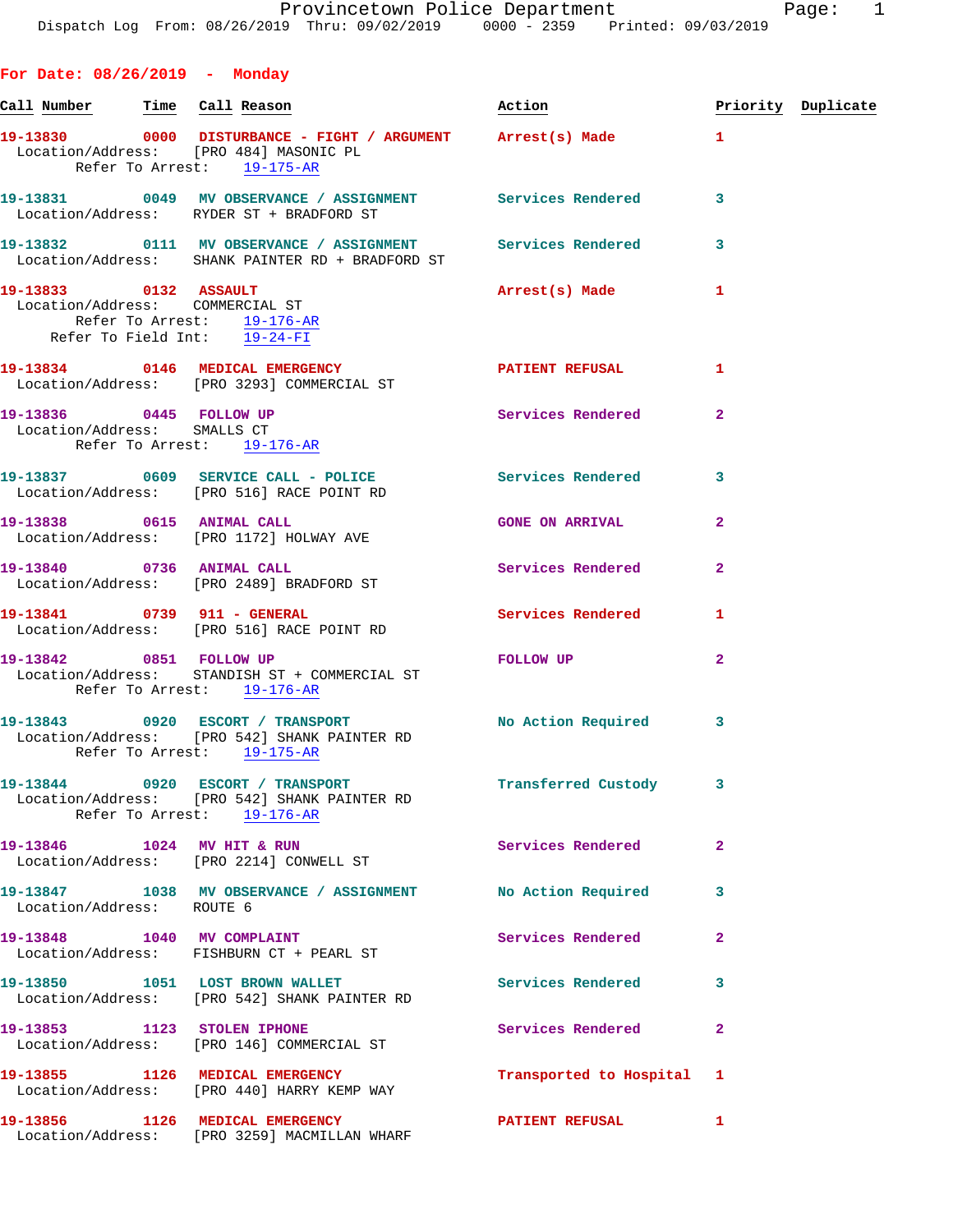|                                                               | 19-13858 1155 LOST CHEVY CAR KEY<br>Location/Address: [PRO 542] SHANK PAINTER RD   | <b>Services Rendered</b>  | 3                       |
|---------------------------------------------------------------|------------------------------------------------------------------------------------|---------------------------|-------------------------|
| 19-13859 1220 MV COMPLAINT                                    | Location/Address: LAW ST + COMMERCIAL ST                                           | Referred to Other Agenc 2 |                         |
| 19-13860 1231 MV STOP<br>Location/Address: [PRO 2513] ROUTE 6 |                                                                                    | <b>VERBAL WARNING</b>     | 3                       |
| 19-13861 1251 LOST WALLET                                     | Location/Address: [PRO 3314] COMMERCIAL ST                                         | Services Rendered         | 3                       |
|                                                               | 19-13862 1314 MV COMPLAINT<br>Location/Address: [PRO 2500] COMMERCIAL ST           | Services Rendered         | $\mathbf{2}$            |
|                                                               | 19-13863 1337 HARASSMENT / THREATS<br>Location/Address: [PRO 120] COMMERCIAL ST    | Services Rendered         | $\mathbf{2}$            |
|                                                               | 19-13864 1347 BIKE - GENERAL<br>Location/Address: [PRO 182] COMMERCIAL ST          | Services Rendered         | $\overline{a}$          |
| Location/Address: [PRO 569] WINSLOW ST                        | 19-13865 1403 COMPLAINT - GENERAL                                                  | <b>Services Rendered</b>  | 3                       |
|                                                               | 19-13866 1431 SERVE HEARING NOTICE<br>Location/Address: [PRO 542] SHANK PAINTER RD | <b>Services Rendered</b>  | 3                       |
|                                                               | 19-13867 1516 MV COLLISION<br>Location/Address: STANDISH ST + BRADFORD ST          | <b>Services Rendered</b>  | 1                       |
|                                                               | 19-13868 1518 LOST PROPERTY<br>Location/Address: [PRO 1638] COMMERCIAL ST          | Services Rendered         | 3                       |
| Location/Address: RYDER ST EXT                                | 19-13869 1529 PARK, WALK & TALK                                                    | No Action Required        | 3                       |
| 19-13870 1529 PARKING COMPLAINT                               | Location/Address: [PRO 1196] BRADFORD ACRES RD                                     | Investigated              | 3                       |
|                                                               | 19-13872 1631 FIRE - STRUCTURE<br>Location/Address: [PRO 242] COMMERCIAL ST        | Extinguished              | 1                       |
|                                                               |                                                                                    |                           | 3                       |
| 19-13874 1652 ANIMAL CALL<br>Location/Address: ROUTE 6        |                                                                                    | <b>GONE ON ARRIVAL</b>    | $\mathbf{2}$            |
| 19-13875 1717 ANIMAL CALL                                     | Location/Address: [PRO 3296] SHANK PAINTER RD                                      | <b>GONE ON ARRIVAL</b>    | $\overline{2}$          |
| 19-13876 1717 MV STOP<br>Location/Address: [PRO 521] ROUTE 6  |                                                                                    | <b>VERBAL WARNING</b>     | 3                       |
| 19-13877 1828 LOST PROPERTY                                   | Location: [PRO 3431] LOPES SQUARE                                                  | Investigated              | $\overline{\mathbf{3}}$ |
| 19-13878 1840 FOLLOW UP                                       | Location/Address: [PRO 2977] COMMERCIAL ST                                         | SPOKEN TO                 | $\mathbf{2}$            |
| 19-13879 1905 MV STOP                                         | Location/Address: BRADFORD ST + PEARL ST                                           | Citation / Warning Issu 3 |                         |
|                                                               | 19-13880 1914 COMPLAINT - GENERAL<br>Location/Address: [PRO 399] COMMERCIAL ST     | SPOKEN TO                 | 3                       |
|                                                               | 19-13881 1941 PARKING COMPLAINT<br>Location/Address: FISHBURN CT + PEARL ST        | Citation / Warning Issu 3 |                         |
| 19-13883 2017 MV STOP                                         |                                                                                    | VERBAL WARNING 3          |                         |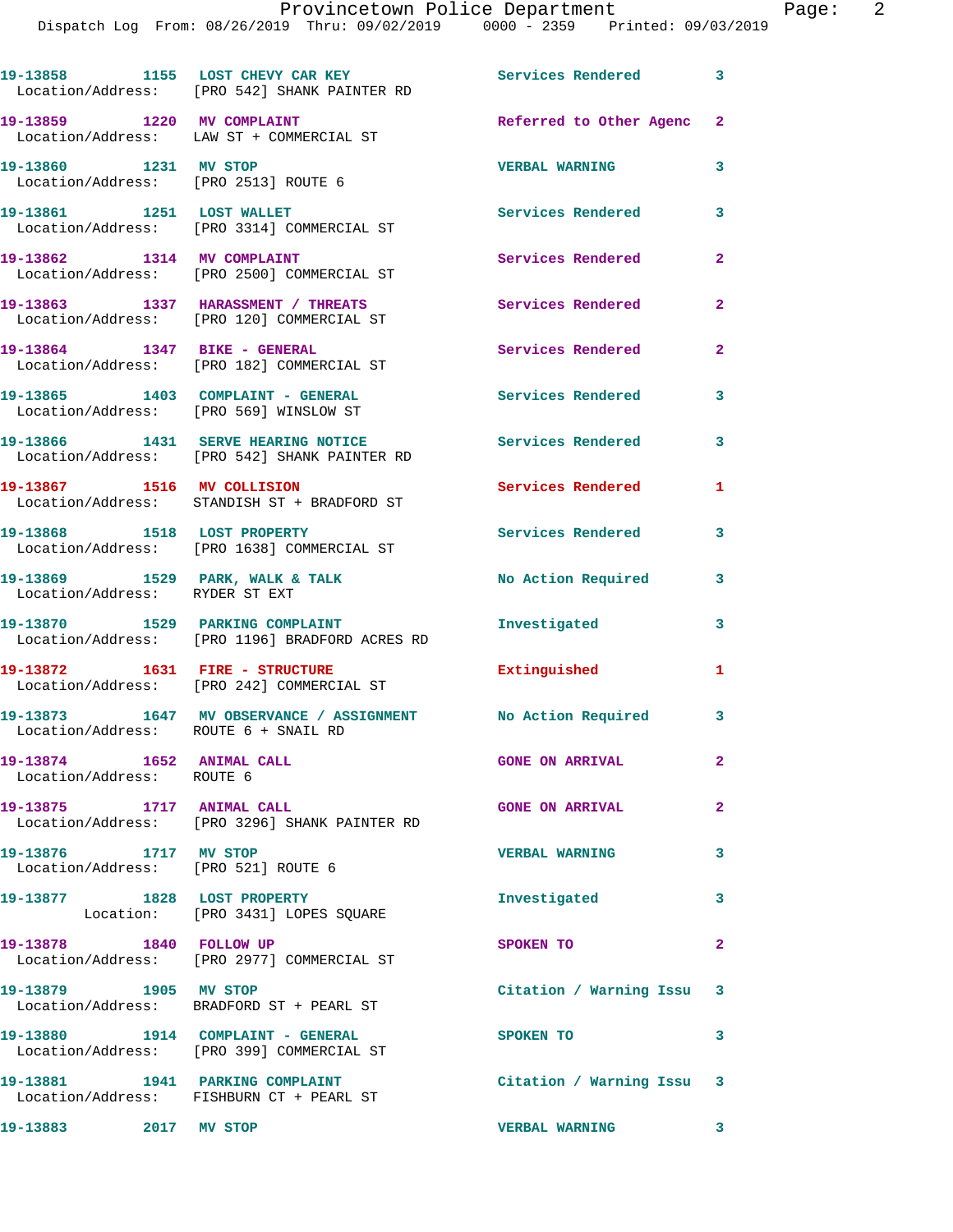|                                  | Dispatch Log From: 08/26/2019 Thru: 09/02/2019 0000 - 2359 Printed: 09/03/2019                                | Provincetown Police Department |                | Page: 3 |  |
|----------------------------------|---------------------------------------------------------------------------------------------------------------|--------------------------------|----------------|---------|--|
|                                  | Location/Address: WINTHROP ST + COMMERCIAL ST                                                                 |                                |                |         |  |
|                                  | 19-13882 2019 BUILDING/PROPERTY CHECK Services Rendered 3<br>Location/Address: [PRO 2977] COMMERCIAL ST       |                                |                |         |  |
|                                  | 19-13884 2027 MV OBSERVANCE / ASSIGNMENT Services Rendered<br>Location/Address: [PRO 58] BRADFORD ST          |                                | $\mathbf{3}$   |         |  |
| 19-13886 2033 MV STOP            | Location/Address: SNAIL RD + COMMERCIAL ST                                                                    | <b>VERBAL WARNING</b>          | 3              |         |  |
|                                  | 19-13887 2049 LOST PROPERTY<br>Location/Address: [PRO 542] SHANK PAINTER RD                                   | Services Rendered              | 3              |         |  |
|                                  | 19-13888 2141 BUILDING/PROPERTY CHECK BLDG/PROP Checked/Secur 3<br>Location/Address: [PRO 1638] COMMERCIAL ST |                                |                |         |  |
|                                  | 19-13889 2155 FOLLOW UP<br>Location/Address: [PRO 2204] COMMERCIAL ST                                         | Services Rendered              | $\mathbf{2}$   |         |  |
| 19-13890 2200 FOLLOW UP          | Location/Address: [PRO 542] SHANK PAINTER RD                                                                  | Services Rendered              | $\overline{2}$ |         |  |
|                                  | 19-13891 2226 NOISE COMPLAINT<br>Location/Address: [PRO 3335] COMMERCIAL ST                                   | SPOKEN TO                      | 3              |         |  |
|                                  | 19-13892 2244 LOST PROPERTY<br>Location/Address: [PRO 3633] COMMERCIAL ST                                     | Services Rendered              | 3              |         |  |
|                                  | 19-13893 2246 NOISE COMPLAINT<br>Location/Address: [PRO 2483] COMMERCIAL ST                                   | <b>GONE ON ARRIVAL</b>         | 3              |         |  |
| 19-13895 2311 TRESPASS           | Location/Address: [PRO 165] COMMERCIAL ST                                                                     | SPOKEN TO                      | $\mathbf{2}$   |         |  |
|                                  | 19-13896 2321 PARK, WALK & TALK<br>Location/Address: [PRO 3870] COMMERCIAL ST                                 | Services Rendered 3            |                |         |  |
| 19-13897 2321 MV STOP            | Location/Address: [PRO 165] COMMERCIAL ST                                                                     | <b>VERBAL WARNING</b>          | 3              |         |  |
| 19-13898 2322 BAR CHECK          | Location/Address: [PRO 399] COMMERCIAL ST                                                                     | Services Rendered 3            |                |         |  |
|                                  | 19-13899 2342 MV OBSERVANCE / ASSIGNMENT Services Rendered<br>Location/Address: ROUTE 6 + SHANK PAINTER RD    |                                | 3              |         |  |
|                                  | 19-13900 2349 MV STOP<br>Location/Address: [PRO 537] SHANK PAINTER RD                                         | Citation / Warning Issu 3      |                |         |  |
|                                  | 19-13901 2358 MEDICAL EMERGENCY<br>Location/Address: [PRO 1840] COMMERCIAL ST                                 | Transported to Hospital 1      |                |         |  |
| For Date: $08/27/2019$ - Tuesday |                                                                                                               |                                |                |         |  |
|                                  | 19-13903 0022 FOLLOW UP<br>Location/Address: [PRO 399] COMMERCIAL ST                                          | Services Rendered              | 2              |         |  |
|                                  | 19-13904 0027 NOISE COMPLAINT<br>Location/Address: [PRO 1107] SOMERSET RD                                     | Services Rendered              | 3              |         |  |
|                                  | 19-13905 0142 DISTURBANCE - FIGHT / ARGUMENT GONE ON ARRIVAL<br>Location/Address: [PRO 2737] COMMERCIAL ST    |                                | 1              |         |  |
| 19-13907 0207 MV STOP            | Location/Address: BRADFORD ST + STANDISH ST                                                                   | <b>VERBAL WARNING</b>          | 3              |         |  |
| Location/Address: ROUTE 6        | 19-13909 0535 MV OBSERVANCE / ASSIGNMENT Services Rendered                                                    |                                | 3              |         |  |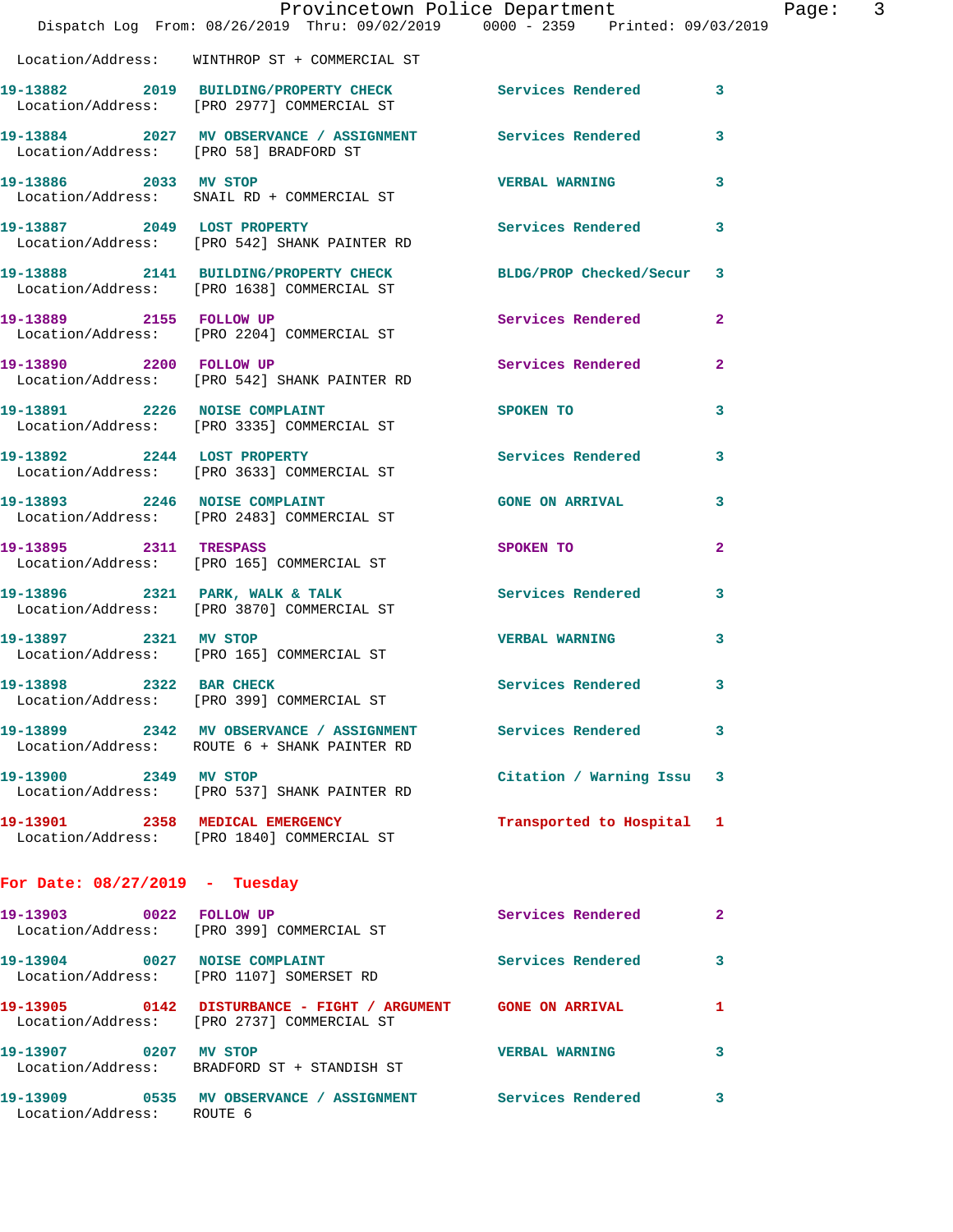|                                       |      | Provincetown Police Department                                                 |                       |   |
|---------------------------------------|------|--------------------------------------------------------------------------------|-----------------------|---|
|                                       |      | Dispatch Log From: 08/26/2019 Thru: 09/02/2019 0000 - 2359 Printed: 09/03/2019 |                       |   |
| 19-13910<br>Location/Address: ROUTE 6 | 0537 | MV OBSERVANCE / ASSIGNMENT                                                     | Services Rendered     |   |
| 19–13911                              | 0548 | MV STOP<br>Location/Address: [PRO 2818] CONWELL ST                             | <b>VERBAL WARNING</b> | 3 |
| 19-13912                              | 0559 | SERVICE CALL - POLICE                                                          | Services Rendered     |   |

Location/Address: [PRO 1481] MECHANIC ST

**19-13914 0822 MV OBSERVANCE / ASSIGNMENT Services Rendered 3**  Location/Address: ROUTE 6

Location/Address: [PRO 2513] ROUTE 6

Location/Address: [PRO 2479] ROUTE 6

Location/Address: [PRO 2479] ROUTE 6

**19-13918 0851 MV STOP VERBAL WARNING 3**  Location/Address: BROWNE ST + SHANK PAINTER RD

**19-13920 0946 HARASSMENT / THREATS Services Rendered 2**  Location/Address: [PRO 3670] SHANK PAINTER RD

Location/Address: [PRO 72] PROVINCELANDS RD

Location/Address: [PRO 3912] SHANK PAINTER RD

**19-13923 1008 MV DISABLED Unfounded 2**  Location/Address: [PRO 2479] ROUTE 6

Location/Address: [PRO 542] SHANK PAINTER RD

Location/Address: [PRO 57] BRADFORD ST

Location/Address: [PRO 308] COMMERCIAL ST

19-13930 1141 MV COMPLAINT **1141 Services Rendered** 2

**19-13931 1223 LOST EYEGLASSES Services Rendered 3** 

**19-13932 1235 LOST GREY PURSE Services Rendered 3** 

**19-13933 1239 ANIMAL CALL Referred to Other Agenc 2** 

**19-13935 1308 MV STOP VERBAL WARNING 3**  Location/Address: [PRO 3912] SHANK PAINTER RD

Page: 4

 Location/Address: [PRO 516] RACE POINT RD 19-13913 0806 MISSING CAT Services Rendered 2 **19-13915 0825 MV STOP Citation / Warning Issu 3 19-13916 0839 MV STOP VERBAL WARNING 3 19-13917 0841 MV STOP VERBAL WARNING 3**  19-13921 0948 911 - GENERAL Services Rendered 1

**19-13922 0959 MV STOP VERBAL WARNING 3** 

19-13924 1017 MV COMPLAINT **19-12-2 Services Rendered** 2 Location/Address: [PRO 146] COMMERCIAL ST **19-13925 1023 LOST NY LICENSE Services Rendered 3** 

**19-13927 1108 LOST RING Services Rendered 3** 

**19-13928 1117 MEDICAL EMERGENCY Services Rendered 1** 

Location/Address: STANDISH ST + CEMETERY RD

Location/Address: [PRO 542] SHANK PAINTER RD

Location/Address: [PRO 542] SHANK PAINTER RD

Location/Address: [PRO 2518] ROUTE 6

**19-13936 1315 MEDICAL EMERGENCY Transported to Hospital 1**  Location/Address: [PRO 2490] PROVINCELANDS RD

**19-13937 1336 911 MISDIAL Services Rendered 1**  Location/Address: [PRO 2700] PROVINCELANDS RD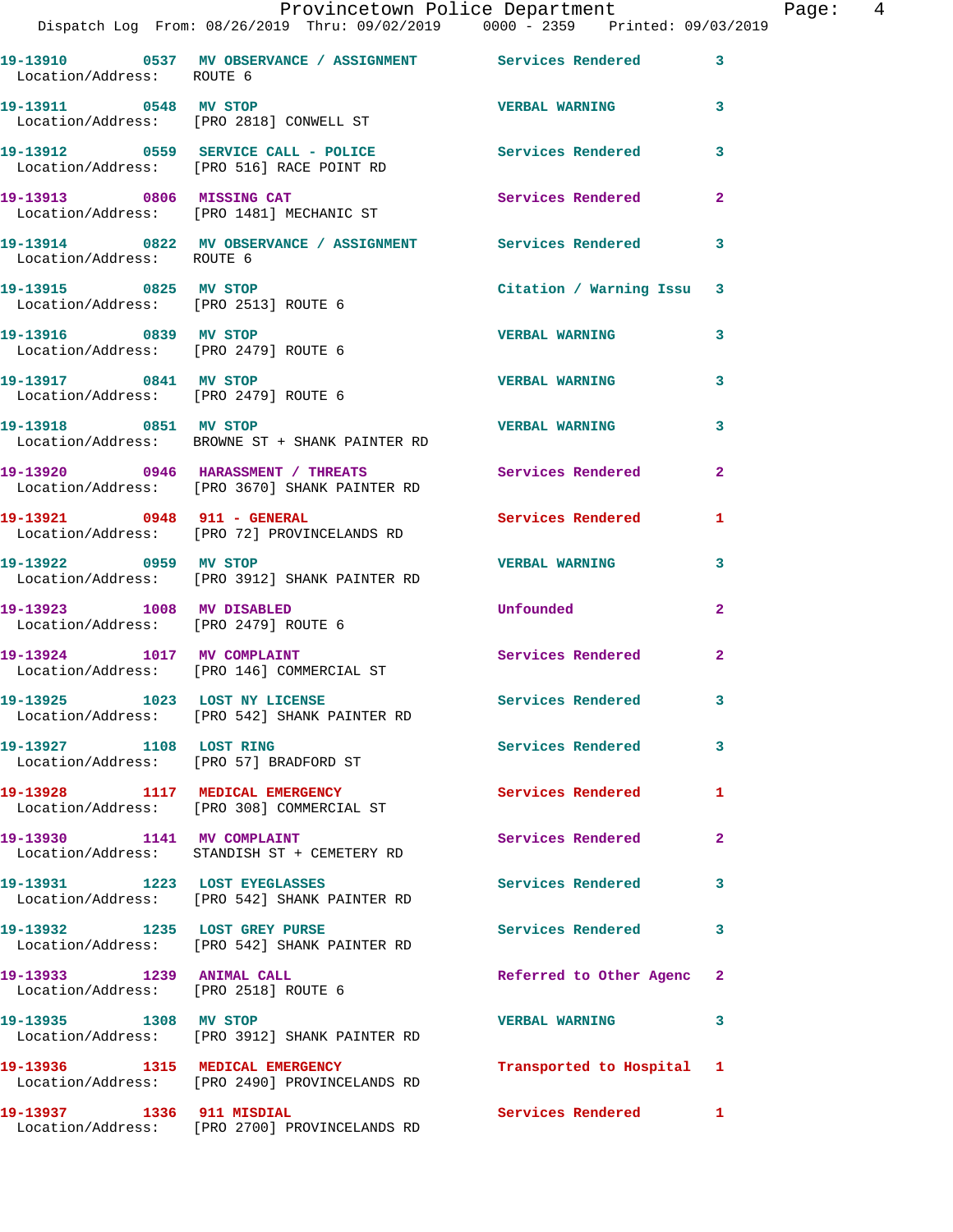|                                                                      | 19-13938 1339 COMPLAINT/UNPAID BILL<br>Location/Address: [PRO 3094] COMMERCIAL ST | <b>Services Rendered</b>  | 3              |              |
|----------------------------------------------------------------------|-----------------------------------------------------------------------------------|---------------------------|----------------|--------------|
|                                                                      | 19-13939 1354 PARK, WALK & TALK<br>Location/Address: [PRO 3314] COMMERCIAL ST     | <b>Services Rendered</b>  | 3              |              |
|                                                                      | 19-13941 1432 MEDICAL EMERGENCY<br>Location/Address: [PRO 440] HARRY KEMP WAY     | Transported to Hospital   | 1              |              |
|                                                                      | 19-13942 1458 LOST SET OF KEYS<br>Location/Address: [PRO 542] SHANK PAINTER RD    | Services Rendered         | 3              |              |
|                                                                      | 19-13944 1518 LOST IPHONE 5SE<br>Location/Address: [PRO 542] SHANK PAINTER RD     | <b>Services Rendered</b>  | 3              |              |
|                                                                      | 19-13946 1535 MEDICAL EMERGENCY<br>Location/Address: [PRO 440] HARRY KEMP WAY     | Transported to Hospital   | 1              |              |
| 19-13947 1545 MV STOP                                                | Location/Address: [PRO 549] STANDISH ST                                           | Citation / Warning Issu   | 3              |              |
|                                                                      | 19-13948 1552 SIGNAGE MISSING<br>Location/Address: [PRO 4015] COMMERCIAL ST       | Services Rendered         | 3              |              |
|                                                                      | 19-13949 1555 SUSPICIOUS ACTIVITY<br>Location/Address: [PRO 1275] ANTHONY ST      | Unfounded                 | $\mathbf{2}$   |              |
|                                                                      | 19-13952 1602 COMPLAINT - GENERAL<br>Location/Address: [PRO 1238] MILLER HILL RD  | <b>Services Rendered</b>  | 3              |              |
|                                                                      | 19-13950 1614 MEDICAL EMERGENCY<br>Location/Address: [PRO 1892] SHANK PAINTER RD  | Services Rendered         | 1              |              |
| 19-13953 1650 GENERAL INFO<br>Location/Address: [PRO 2479] ROUTE 6   |                                                                                   | Services Rendered         | 3              | 1            |
|                                                                      | 19-13956 1748 SUSPICIOUS ACTIVITY<br>Location/Address: [PRO 2539] RYDER ST EXT    | <b>GONE ON ARRIVAL</b>    | $\mathbf{2}$   |              |
|                                                                      | 19-13957 1750 MV COLLISION<br>Location/Address: [PRO 526] RYDER ST EXT            | Services Rendered         | 1              |              |
| 19-13958 1750 BIKE - GENERAL                                         | Location/Address: [PRO 2483] COMMERCIAL ST                                        | Services Rendered         | $\overline{a}$ |              |
| 19-13960 1935 MV COMPLAINT                                           | Location/Address: [PRO 208] COMMERCIAL ST                                         | SPOKEN TO                 | 2              |              |
|                                                                      | 19-13961 2009 LOST PROPERTY-WALLET<br>Location/Address: [PRO 105] COMMERCIAL ST   | <b>Services Rendered</b>  | 3              |              |
| 19-13962 2027 MV STOP<br>Location/Address: ROUTE 6                   |                                                                                   | <b>VERBAL WARNING</b>     | 3              |              |
| 19-13964 2134 MV STOP<br>Location/Address: ROUTE 6                   |                                                                                   | <b>VERBAL WARNING</b>     | 3              |              |
|                                                                      | 19-13965 2139 PARKING COMPLAINT<br>Location/Address: [PRO 105] COMMERCIAL ST      | Citation / Warning Issu   | 3              |              |
| 19-13966 2215 MEDICAL EMERGENCY<br>Location/Address: AUNT SUKEYS WAY |                                                                                   | <b>PATIENT REFUSAL</b>    | 1              |              |
|                                                                      | 19-13967 2218 COMPLAINT - GENERAL<br>Location/Address: [PRO 3033] COMMERCIAL ST   | <b>GONE ON ARRIVAL</b>    | 3              | $\mathbf{2}$ |
|                                                                      | 19-13968 2253 MEDICAL EMERGENCY<br>Location/Address: [PRO 2559] COMMERCIAL ST     | Transported to Hospital 1 |                |              |
|                                                                      |                                                                                   |                           |                |              |

**19-13969 2344 FOLLOW UP Services Rendered 2**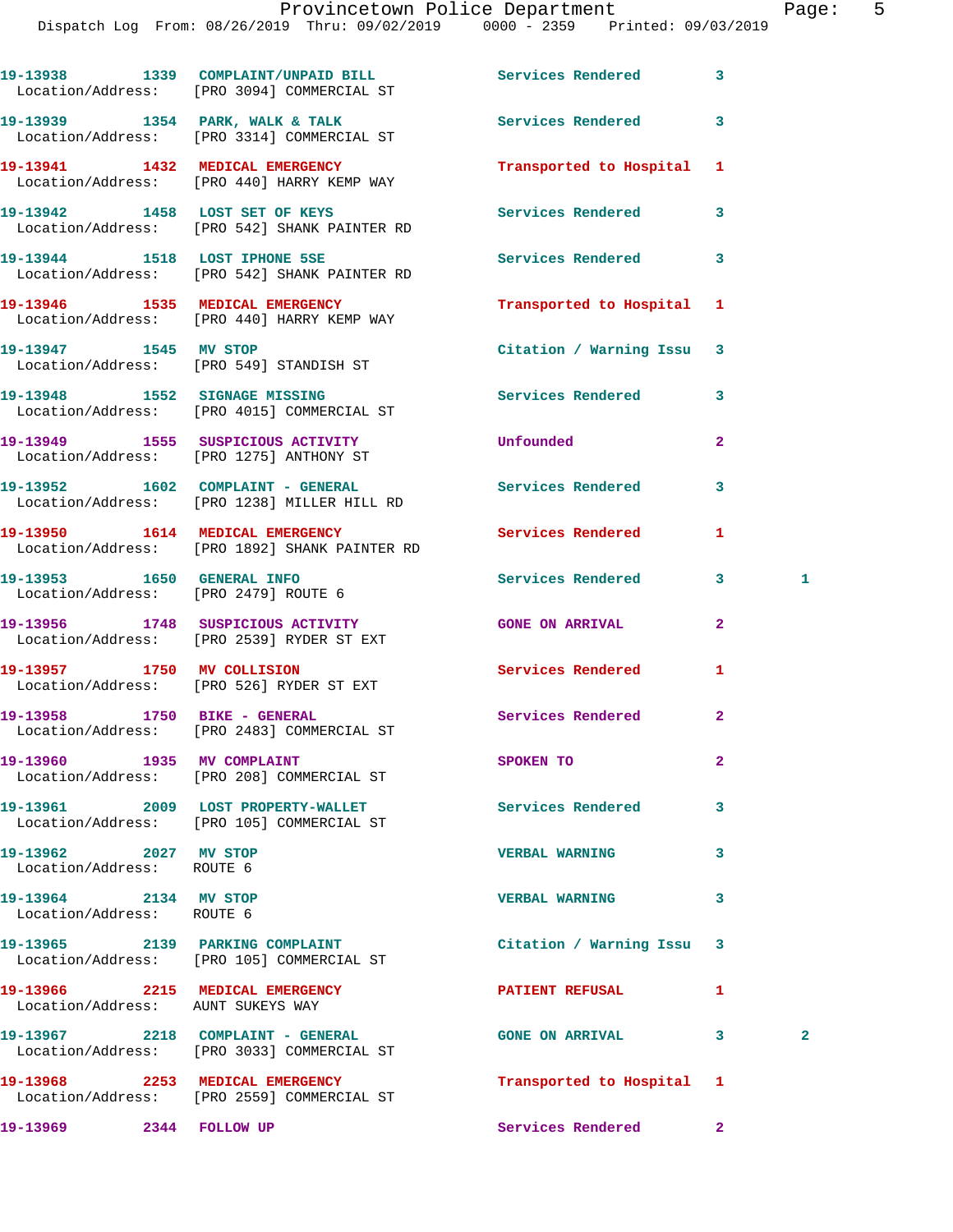|                                  | Dispatch Log From: 08/26/2019 Thru: 09/02/2019 0000 - 2359 Printed: 09/03/2019                                   | Provincetown Police Department | Page: 6      |  |
|----------------------------------|------------------------------------------------------------------------------------------------------------------|--------------------------------|--------------|--|
|                                  | Location/Address: [PRO 399] COMMERCIAL ST                                                                        |                                |              |  |
| Refer To Arrest: 19-176-AR       | Example of the Universe Services Rendered Medicine Services Address: [PRO 399] COMMERCIAL ST                     |                                |              |  |
|                                  | 19-13970 2348 PARK, WALK & TALK 2008 Services Rendered 3<br>Location/Address: [PRO 3870] COMMERCIAL ST           |                                |              |  |
|                                  | 19-13971 2357 BAR CHECK<br>Location/Address: [PRO 3443] COMMERCIAL ST                                            | Services Rendered 3            |              |  |
| For Date: 08/28/2019 - Wednesday |                                                                                                                  |                                |              |  |
|                                  | 19-13972 0003 STREET PERFORMER COMPLAINT SPOKEN TO<br>Location/Address: [PRO 185] COMMERCIAL ST                  |                                | 3            |  |
|                                  | 19-13973 0017 MV OBSERVANCE / ASSIGNMENT Services Rendered 3<br>Location/Address: ROUTE 6 + SHANK PAINTER RD     |                                |              |  |
|                                  | 19-13974 0024 BUILDING/PROPERTY CHECK BLDG/PROP Checked/Secur 3<br>Location/Address: [PRO 2483] COMMERCIAL ST    |                                |              |  |
|                                  | 19-13975 0048 BUILDING/PROPERTY CHECK BLDG/PROP Checked/Secur 3<br>Location/Address: [PRO 2490] PROVINCELANDS RD |                                |              |  |
|                                  | 19-13976 0057 BUILDING/PROPERTY CHECK BLDG/PROP Checked/Secur 3<br>Location/Address: [PRO 197] COMMERCIAL ST     |                                |              |  |
|                                  | 19-13977 0057 BUILDING/PROPERTY CHECK BLDG/PROP Checked/Secur 3<br>Location/Address: [PRO 3033] COMMERCIAL ST    |                                |              |  |
|                                  | 19-13978 0058 BUILDING/PROPERTY CHECK BLDG/PROP Checked/Secur 3<br>Location/Address: [PRO 175] COMMERCIAL ST     |                                |              |  |
|                                  | 19-13979 0058 BUILDING/PROPERTY CHECK BLDG/PROP Checked/Secur 3<br>Location/Address: [PRO 182] COMMERCIAL ST     |                                |              |  |
|                                  | 19-13980 0102 MV OBSERVANCE / ASSIGNMENT No Action Required 3<br>Location/Address: BRADFORD ST + RYDER ST        |                                |              |  |
|                                  | 19-13981 0107 MV OBSERVANCE / ASSIGNMENT<br>Location/Address: BRADFORD ST + HOWLAND ST                           | No Action Required             | 3            |  |
| 19-13982 0110 MV STOP            | Location/Address: PEARL ST + BRADFORD ST<br>Refer To Arrest: 19-182-AR                                           | Arrest(s) Made 3               |              |  |
| 19-13984 0252 MV STOP            | Location/Address: [PRO 542] SHANK PAINTER RD<br>Refer To Arrest: 19-184-AR                                       | Arrest(s) Made                 | 3            |  |
|                                  | 19-13986 0649 SERVICE CALL - POLICE<br>Location/Address: [PRO 516] RACE POINT RD                                 | <b>Services Rendered</b>       | 3            |  |
|                                  | 19-13988 0743 SERVICE CALL - POLICE<br>Location/Address: [PRO 569] WINSLOW ST                                    | Services Rendered              | 3            |  |
|                                  | 19-13989 0808 ESCORT / TRANSPORT<br>Location/Address: [ORL 1] ROCK HARBOR RD<br>Refer To Arrest: 19-183-AR       | Transferred Custody            | 3            |  |
|                                  | 19-13990 0809 ESCORT / TRANSPORT<br>Location/Address: [ORL 1] ROCK HARBOR RD<br>Refer To $P/C$ : 19-180-AR       | Transferred Custody 3          |              |  |
|                                  | Refer To Arrest: 19-184-AR                                                                                       |                                |              |  |
| 19-13992 0928 MV COLLISION       | Location/Address: [PRO 3296] SHANK PAINTER RD                                                                    | <b>SPOKEN TO</b>               | $\mathbf{1}$ |  |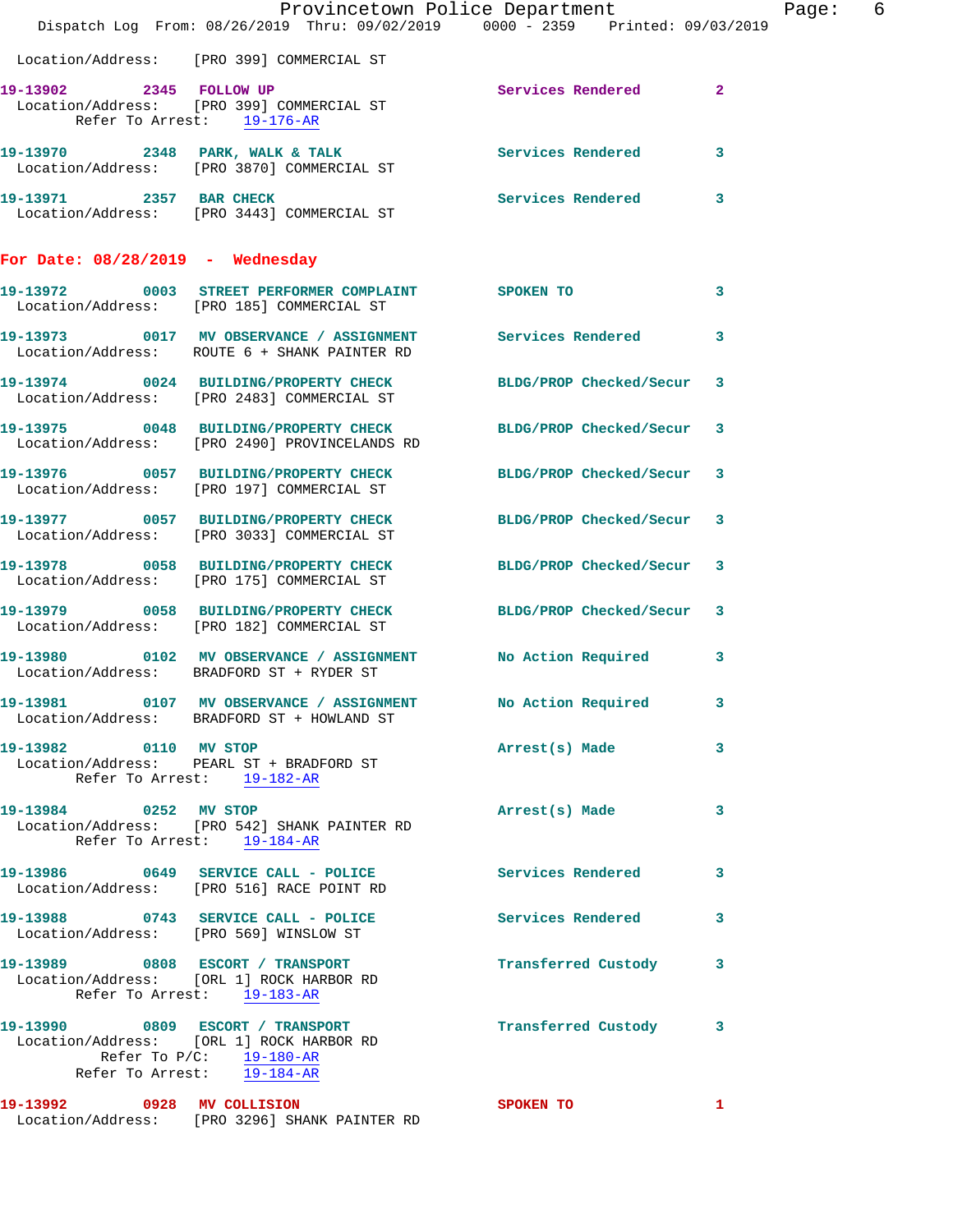|                                                           | Provincetown Police Department The Page: 7<br>Dispatch Log From: 08/26/2019 Thru: 09/02/2019 0000 - 2359 Printed: 09/03/2019 |                             |                |
|-----------------------------------------------------------|------------------------------------------------------------------------------------------------------------------------------|-----------------------------|----------------|
|                                                           | 19-13993 0937 MV COLLISION SPOKEN TO<br>Location/Address: [PRO 3296] SHANK PAINTER RD                                        |                             | $\mathbf{1}$   |
|                                                           | 19-13994 1002 PARK, WALK & TALK 1998 Services Rendered 3<br>Location/Address: [PRO 105] COMMERCIAL ST                        |                             |                |
|                                                           | 19-13996 1051 HAZARDS<br>Location/Address: [PRO 1750] COMMERCIAL ST                                                          | Could Not Locate            | $\mathbf{2}$   |
|                                                           |                                                                                                                              |                             |                |
|                                                           | 19-13998 1119 MV OBSERVANCE / ASSIGNMENT Services Rendered 3<br>Location/Address: [PRO 3440] ROUTE 6                         |                             |                |
| 19-13999 1123 ANIMAL CALL<br>Location/Address: NELSON AVE |                                                                                                                              | Services Rendered           | $\mathbf{2}$   |
|                                                           | 19-14000 1228 MEDICAL EMERGENCY<br>Location/Address: [PRO 440] HARRY KEMP WAY                                                | Transported to Hospital 1   |                |
|                                                           | 19-14001 1307 PARKING COMPLAINT<br>Location/Address: [PRO 1977] COMMERCIAL ST                                                | <b>SPOKEN TO</b>            | 3              |
|                                                           | 19-14002 1316 MV COMPLAINT<br>Location/Address: [PRO 165] COMMERCIAL ST                                                      | <b>GONE ON ARRIVAL</b>      | $\overline{2}$ |
|                                                           | 19-14003 1332 911 - GENERAL<br>Location/Address: [PRO 2499] RACE POINT RD                                                    | Referred to Other Agenc 1   |                |
|                                                           | 19-14004 1336 LOST PROPERTY<br>Location/Address: [PRO 444] HIGH POLE HILL                                                    | Services Rendered 3         |                |
|                                                           | 19-14005 1338 911 - GENERAL<br>Location/Address: [PRO 3296] SHANK PAINTER RD                                                 | SPOKEN TO AND THE SPOKEN TO | 1              |
|                                                           | 19-14006 1340 LOST PROPERTY<br>Location/Address: [PRO 542] SHANK PAINTER RD                                                  | Services Rendered 3         |                |
|                                                           | 19-14007 1358 HARASSMENT / THREATS GONE ON ARRIVAL<br>Location/Address: [PRO 542] SHANK PAINTER RD                           |                             | $\mathbf{2}$   |
|                                                           | 19-14008 1404 ANIMAL CALL<br>Location/Address: [PRO 1253] BRADFORD ST                                                        | Could Not Locate            |                |
| 19-14009 1425 ANIMAL CALL                                 | Location/Address: [PRO 488] MAYFLOWER ST                                                                                     | Services Rendered           | $\overline{2}$ |
| 19-14010 1426 ANIMAL CALL                                 | Location/Address: [PRO 2035] COMMERCIAL ST                                                                                   | <b>Services Rendered</b>    | $\mathbf{2}$   |
|                                                           | 19-14011 1430 B & E / BURGLARY<br>Location/Address: [PRO 2144] CONWELL ST                                                    | <b>SPOKEN TO</b>            | $\mathbf{2}$   |
|                                                           | 19-14012 1435 LOST PROPERTY<br>Location/Address: [PRO 542] SHANK PAINTER RD                                                  | <b>Services Rendered</b> 3  |                |
|                                                           | 19-14013 1438 LOST PROPERTY<br>Location/Address: [PRO 542] SHANK PAINTER RD                                                  | Services Rendered           | 3              |
|                                                           | 19-14014 1450 SERVICE CALL - POLICE 3 Services Rendered<br>Location/Address: [PRO 569] WINSLOW ST                            |                             | 3              |
|                                                           | 19-14016 1542 MV STOP<br>Location/Address: [PRO 542] SHANK PAINTER RD                                                        | Citation / Warning Issu 3   |                |
| 19-14017 1601 LOST PROPERTY                               | Location/Address: [PRO 542] SHANK PAINTER RD                                                                                 | Services Rendered 3         |                |
| 19-14019 1626 PARKING COMPLAINT                           |                                                                                                                              | Citation / Warning Issu 3   |                |

Location/Address: [PRO 1341] COMMERCIAL ST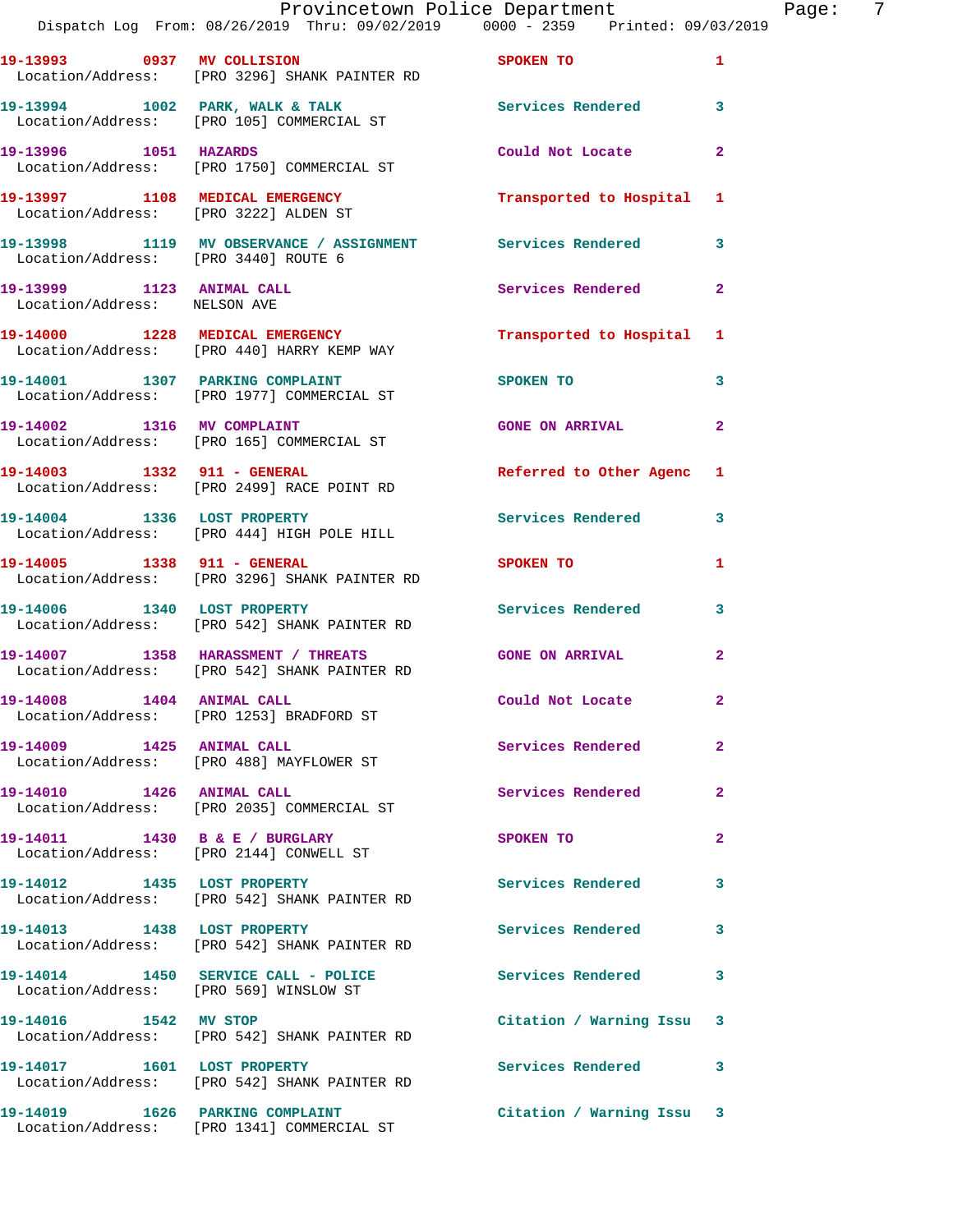|                                        | 19-14020 1637 LARCENY / FORGERY / FRAUD<br>Location/Address: [PRO 620] CREEK HILL RD                             | SPOKEN TO                 | $\overline{2}$             |
|----------------------------------------|------------------------------------------------------------------------------------------------------------------|---------------------------|----------------------------|
|                                        | 19-14021 1655 LANDLORD / TENANT<br>Location/Address: [PRO 2977] COMMERCIAL ST                                    | SPOKEN TO                 | $\overline{2}$             |
| 19-14024 2011 LOST PROPERTY            | Location/Address: [PRO 542] SHANK PAINTER RD                                                                     | Services Rendered         | 3                          |
| 19-14025 2024 MV STOP                  | Location/Address: [PRO 2790] BRADFORD ST                                                                         | <b>VERBAL WARNING</b>     | 3                          |
| 19-14026 2034 MV STOP                  | Location/Address: [PRO 37] BRADFORD ST                                                                           | <b>VERBAL WARNING</b>     | $\overline{\mathbf{3}}$    |
|                                        | 19-14027 2048 BUILDING/PROPERTY CHECK BLDG/PROP Checked/Secur 3<br>Location/Address: [PRO 2490] PROVINCELANDS RD |                           |                            |
|                                        | 19-14028 2050 SERVICE CALL - POLICE<br>Location/Address: [PRO 1985] COMMERCIAL ST                                | Services Rendered 3       |                            |
|                                        | 19-14029 2118 SERVICE CALL - POLICE<br>Location/Address: [PRO 986] MAYFLOWER AVE                                 | Could Not Locate          | 3                          |
|                                        | 19-14030 2340 BUILDING/PROPERTY CHECK<br>Location/Address: [PRO 3259] MACMILLAN WHARF                            | Services Rendered         | 3                          |
|                                        | 19-14031 2343 PARK, WALK & TALK<br>Location/Address: [PRO 3870] COMMERCIAL ST                                    | <b>Services Rendered</b>  | 3                          |
| 19-14032 2345 BAR CHECK                | Location/Address: [PRO 399] COMMERCIAL ST                                                                        | <b>Services Rendered</b>  | 3                          |
| For Date: $08/29/2019$ - Thursday      |                                                                                                                  |                           |                            |
| 19-14033 0001 BAR CHECK                | Location/Address: [PRO 3443] COMMERCIAL ST                                                                       | Services Rendered         | $\overline{\phantom{a}}$ 3 |
| Location/Address: ROUTE 6 + HOWLAND ST | 19-14034 0027 MV OBSERVANCE / ASSIGNMENT Services Rendered                                                       |                           | 3                          |
| Location/Address: [PRO 94] BRADFORD ST | 19-14035 0030 MV OBSERVANCE / ASSIGNMENT Services Rendered                                                       |                           | 3                          |
|                                        | 19-14036 0045 BUILDING/PROPERTY CHECK<br>Location/Address: [PRO 182] COMMERCIAL ST                               | BLDG/PROP Checked/Secur 3 |                            |
|                                        | 19-14037 0046 BUILDING/PROPERTY CHECK<br>Location/Address: [PRO 197] COMMERCIAL ST                               | BLDG/PROP Checked/Secur 3 |                            |
|                                        | 19-14038 0046 BUILDING/PROPERTY CHECK<br>Location/Address: [PRO 3033] COMMERCIAL ST                              | BLDG/PROP Checked/Secur 3 |                            |
|                                        | 19-14039 0046 BUILDING/PROPERTY CHECK<br>Location/Address: [PRO 175] COMMERCIAL ST                               | BLDG/PROP Checked/Secur 3 |                            |
|                                        | 19-14040 0058 MV OBSERVANCE / ASSIGNMENT<br>Location/Address: BRADFORD ST + HOWLAND ST                           | <b>Services Rendered</b>  | 3                          |
|                                        | Location/Address: BRADFORD ST + RYDER ST                                                                         |                           | 3                          |
| 19-14042 0116 MV STOP                  | Location/Address: [PRO 58] BRADFORD ST                                                                           | <b>VERBAL WARNING</b>     | 3                          |
| 19-14043 0133 ALARM - GENERAL          | Location/Address: [PRO 4152] BRADFORD ST                                                                         | BLDG/PROP Checked/Secur 1 |                            |
|                                        | 19-14044 0334 BUILDING/PROPERTY CHECK                                                                            | <b>Services Rendered</b>  | 3                          |
|                                        |                                                                                                                  |                           |                            |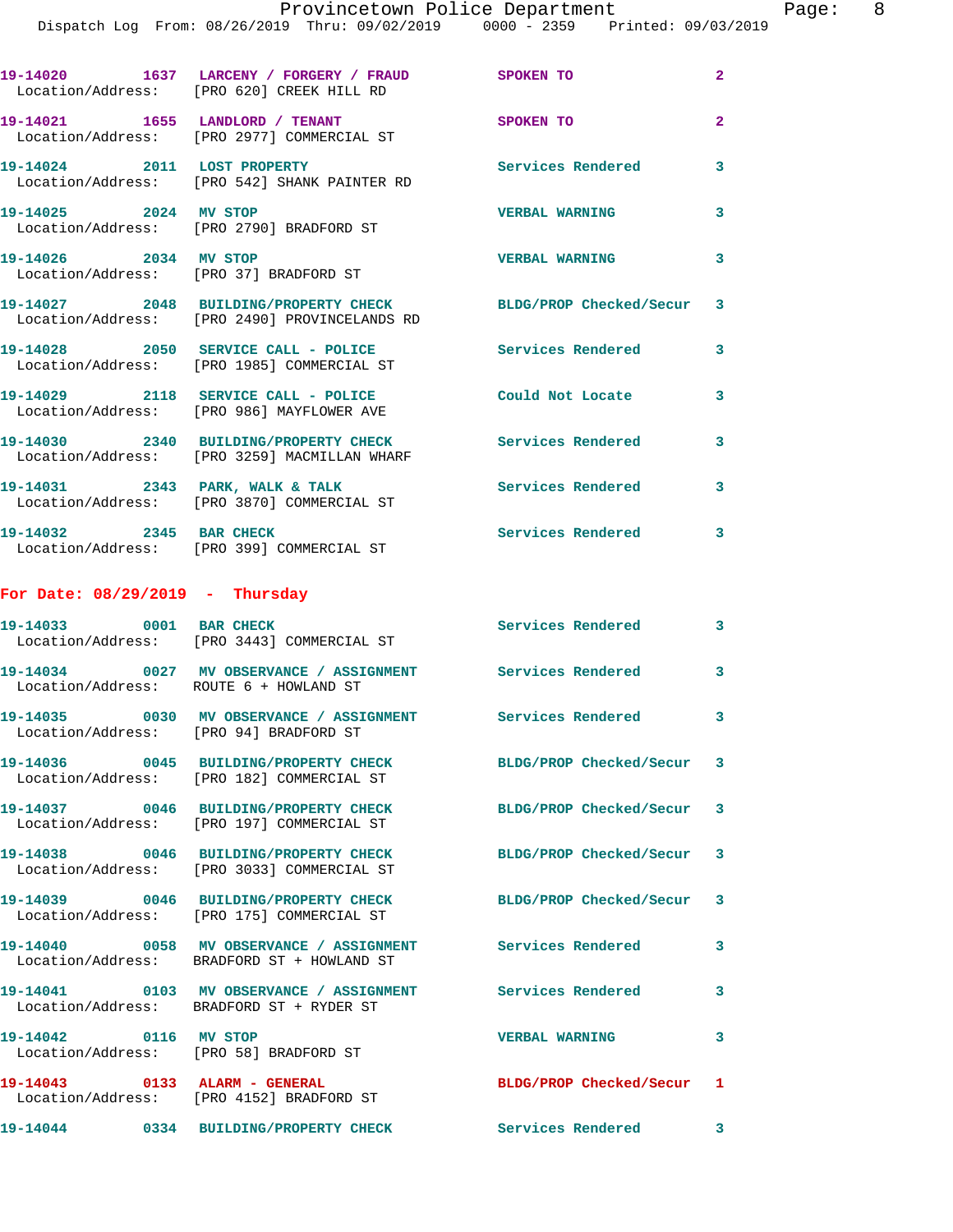|                                                                | Dispatch Log From: 08/26/2019 Thru: 09/02/2019 0000 - 2359 Printed: 09/03/2019                               | Provincetown Police Department                                                                                                                                                                                                |              | Page: 9 |  |
|----------------------------------------------------------------|--------------------------------------------------------------------------------------------------------------|-------------------------------------------------------------------------------------------------------------------------------------------------------------------------------------------------------------------------------|--------------|---------|--|
|                                                                | Location/Address: [PRO 3430] COMMERCIAL ST                                                                   |                                                                                                                                                                                                                               |              |         |  |
|                                                                | 19-14045 0402 BUILDING/PROPERTY CHECK BLDG/PROP Checked/Secur 3<br>Location/Address: [PRO 569] WINSLOW ST    |                                                                                                                                                                                                                               |              |         |  |
|                                                                | 19-14046 0416 MV DISABLED<br>Location/Address: [PRO 823] COMMERCIAL ST                                       | Services Rendered                                                                                                                                                                                                             | $\mathbf{2}$ |         |  |
|                                                                | 19-14047 0437 PARK, WALK & TALK Services Rendered<br>Location/Address: [PRO 2194] COMMERCIAL ST              |                                                                                                                                                                                                                               | $\mathbf{3}$ |         |  |
|                                                                | 19-14048 0637 FLIGHT COVERAGE<br>Location/Address: [PRO 516] RACE POINT RD                                   | Services Rendered                                                                                                                                                                                                             | 3            |         |  |
| 19-14049 0655 HAZARDS<br>Location/Address: RACE POINT RD       |                                                                                                              | Referred to Other Agenc                                                                                                                                                                                                       | $\mathbf{2}$ |         |  |
|                                                                | 19-14051 0812 SERVICE CALL - POLICE<br>Location/Address: [PRO 569] WINSLOW ST                                | Services Rendered                                                                                                                                                                                                             | $\mathbf{3}$ |         |  |
|                                                                | 19-14052 0907 LOST PROPERTY<br>Location/Address: [PRO 542] SHANK PAINTER RD                                  | Services Rendered                                                                                                                                                                                                             | 3            |         |  |
| Location/Address: PRISCILLA ALDEN RD                           | 19-14053 0910 PARKING COMPLAINT Contract Citation / Warning Issu 3                                           |                                                                                                                                                                                                                               |              |         |  |
|                                                                | 19-14054 1029 DISTURBANCE - FIGHT / ARGUMENT SPOKEN TO<br>Location/Address: [PRO 2483] COMMERCIAL ST         |                                                                                                                                                                                                                               | 1            |         |  |
| Location/Address: [PRO 3222] ALDEN ST                          | 19-14055 1037 FIRE - OTHER                                                                                   | Services Rendered 1                                                                                                                                                                                                           |              |         |  |
| Location/Address: JEROME SMITH RD                              | 19-14056 1110 ANIMAL CALL                                                                                    | Services Rendered                                                                                                                                                                                                             | $\mathbf{2}$ |         |  |
|                                                                | 19-14057 1123 PROPERTY DAMAGE<br>Location/Address: [PRO 2543] MACMILLAN WHARF                                | SPOKEN TO THE STATE OF THE STATE OF THE STATE OF THE STATE OF THE STATE OF THE STATE OF THE STATE OF THE STATE OF THE STATE OF THE STATE OF THE STATE OF THE STATE OF THE STATE OF THE STATE OF THE STATE OF THE STATE OF THE | 3            |         |  |
| Location/Address: [PRO 429] DYER ST                            | 19-14058 1137 MEDICAL EMERGENCY                                                                              | Transported to Hospital 1                                                                                                                                                                                                     |              |         |  |
| 19-14071 1335 911 - GENERAL<br>Location/Address: COMMERCIAL ST |                                                                                                              | Services Rendered 1                                                                                                                                                                                                           |              |         |  |
|                                                                | 19-14066 1336 ANIMAL CALL<br>Location/Address: [PRO 106] COMMERCIAL ST                                       | Referred to Other Agenc                                                                                                                                                                                                       | $\mathbf{2}$ |         |  |
|                                                                | 19-14067 1350 GENERAL INFO<br>Location/Address: [PRO 2088] COMMERCIAL ST                                     | Services Rendered                                                                                                                                                                                                             | 3            |         |  |
| 19-14072 1419 GENERAL INFO<br>Location/Address: RACE POINT RD  |                                                                                                              | SPOKEN TO                                                                                                                                                                                                                     | 3            |         |  |
|                                                                | 19-14075    1451    ALARM - FIRE<br>Location/Address: [PRO 197] COMMERCIAL ST                                | False Alarm                                                                                                                                                                                                                   | 1            |         |  |
|                                                                | 19-14076 1453 MV HIT & RUN<br>Location/Address: [PRO 75] CAPTAIN BERTIES WAY                                 | Services Rendered                                                                                                                                                                                                             | $\mathbf{2}$ |         |  |
|                                                                | 19-14077 1457 SERVICE CALL - POLICE<br>Location/Address: [PRO 569] WINSLOW ST                                | Services Rendered                                                                                                                                                                                                             | 3            |         |  |
|                                                                | 19-14079    1610    HAZARDS<br>Location/Address: [PRO 539] SHANK PAINTER RD                                  | SPOKEN TO                                                                                                                                                                                                                     | $\mathbf{2}$ |         |  |
|                                                                | 19-14080 1622 MV HIT & RUN<br>Location/Address: [PRO 357] COMMERCIAL ST                                      | Services Rendered                                                                                                                                                                                                             | $\mathbf{2}$ |         |  |
|                                                                | 19-14081 1658 BUILDING/PROPERTY CHECK BLDG/PROP Checked/Secur 3<br>Location/Address: [PRO 519] RACE POINT RD |                                                                                                                                                                                                                               |              |         |  |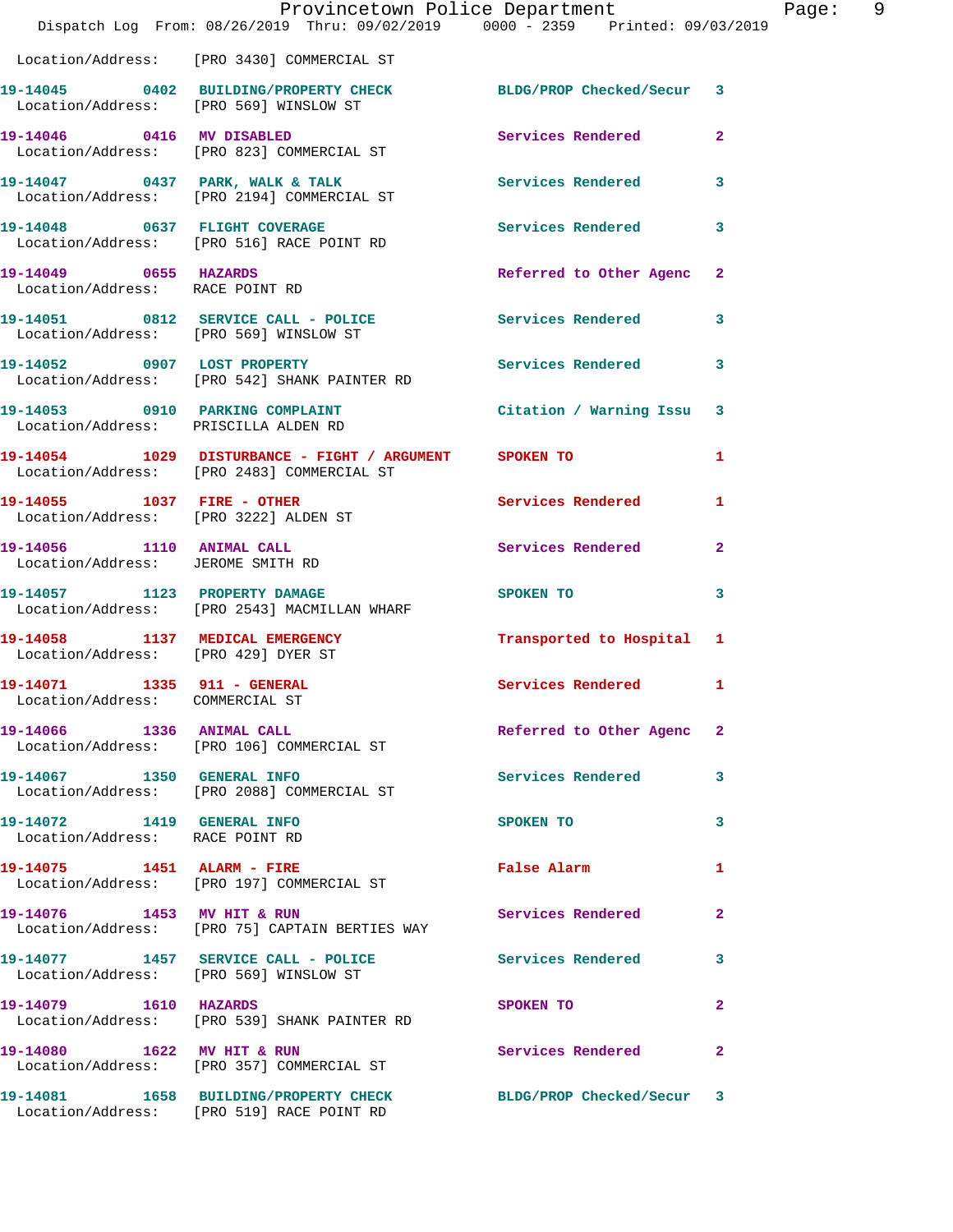|                                                                           | Provincetown Police Department<br>Dispatch Log From: 08/26/2019 Thru: 09/02/2019 0000 - 2359 Printed: 09/03/2019 |                          |                |
|---------------------------------------------------------------------------|------------------------------------------------------------------------------------------------------------------|--------------------------|----------------|
|                                                                           |                                                                                                                  |                          | 1              |
|                                                                           | 19-14084 1732 MV COMPLAINT<br>Location/Address: [PRO 542] SHANK PAINTER RD                                       | Peace Restored           | $\mathbf{2}$   |
| 19-14086 1755 MV STOP                                                     | Location/Address: [PRO 49] BRADFORD ST                                                                           | Citation / Warning Issu  | 3              |
| 19-14087 1804 FOLLOW UP                                                   | Location/Address: [PRO 542] SHANK PAINTER RD                                                                     | SPOKEN TO                | $\overline{a}$ |
|                                                                           | 19-14088 1807 FOLLOW UP<br>Location/Address: [PRO 542] SHANK PAINTER RD                                          | Services Rendered        | $\mathbf{2}$   |
| 19-14090 1935 ANIMAL CALL                                                 | Location/Address: [PRO 3296] SHANK PAINTER RD                                                                    | Services Rendered        | $\overline{a}$ |
| 19-14091 1948 MV STOP<br>Location/Address: [PRO 2513] ROUTE 6             |                                                                                                                  | <b>VERBAL WARNING</b>    | 3              |
| 19-14093 1953 MEDICAL EMERGENCY<br>Location/Address: COMMERCIAL ST        |                                                                                                                  | <b>PATIENT REFUSAL</b>   | 1              |
|                                                                           | 19-14092 1955 BUILDING/PROPERTY CHECK BLDG/PROP Checked/Secur<br>Location/Address: [PRO 539] SHANK PAINTER RD    |                          | 3              |
| 19-14095 2015 BAR CHECK                                                   | Location/Address: [PRO 208] COMMERCIAL ST                                                                        | Services Rendered        | 3              |
|                                                                           | 19-14094 2016 PARK, WALK & TALK<br>Location/Address: [PRO 204] COMMERCIAL ST                                     | <b>Services Rendered</b> | 3              |
| Location/Address: ROUTE 6 + SNAIL RD                                      | 19-14097 2102 MV OBSERVANCE / ASSIGNMENT Services Rendered                                                       |                          | 3              |
|                                                                           | 19-14098 2108 MEDICAL EMERGENCY<br>Location/Address: [PRO 3947] BRADFORD ST                                      | Transported to Hospital  | 1              |
| 19-14099 2129 MV STOP                                                     | Location/Address: [PRO 3259] MACMILLAN WHARF                                                                     | <b>VERBAL WARNING</b>    | 3              |
| 19-14100 2131 MEDICAL EMERGENCY                                           | Location/Address: [PRO 3912] SHANK PAINTER RD                                                                    | <b>PATIENT REFUSAL</b>   | ı.             |
|                                                                           | 19-14101 2150 SERVICE CALL - POLICE<br>Location/Address: [PRO 105] COMMERCIAL ST                                 | <b>Services Rendered</b> | 3              |
|                                                                           | 19-14102 2213 MEDICAL EMERGENCY<br>Location/Address: [PRO 1185] COMMERCIAL ST                                    | Transported to Hospital  | 1              |
| 19-14103 2236 MEDICAL EMERGENCY<br>Location/Address: [PRO 1559] CONANT ST |                                                                                                                  | Services Rendered        | 1              |
|                                                                           | 19-14106 2351 MEDICAL EMERGENCY<br>Location/Address: [PRO 4136] BRADFORD ST                                      | <b>PATIENT REFUSAL</b>   | 1              |
| For Date: $08/30/2019$ - Friday                                           |                                                                                                                  |                          |                |
|                                                                           | Location/Address: [PRO 3523] BRADFORD ST                                                                         | False Alarm              | 1              |
|                                                                           |                                                                                                                  |                          |                |

 Location/Address: [PRO 484] MASONIC PL **19-14109 0143 MV OBSERVANCE / ASSIGNMENT Services Rendered 3**  Location/Address: [PRO 3004] BRADFORD ST **19-14110 0150 MV OBSERVANCE / ASSIGNMENT Services Rendered 3** 

**19-14108 0045 DISTURBANCE - FIGHT / ARGUMENT SPOKEN TO 1** 

Location/Address: BRADFORD ST + HOWLAND ST

Page:  $10$ <br>  $^{19}$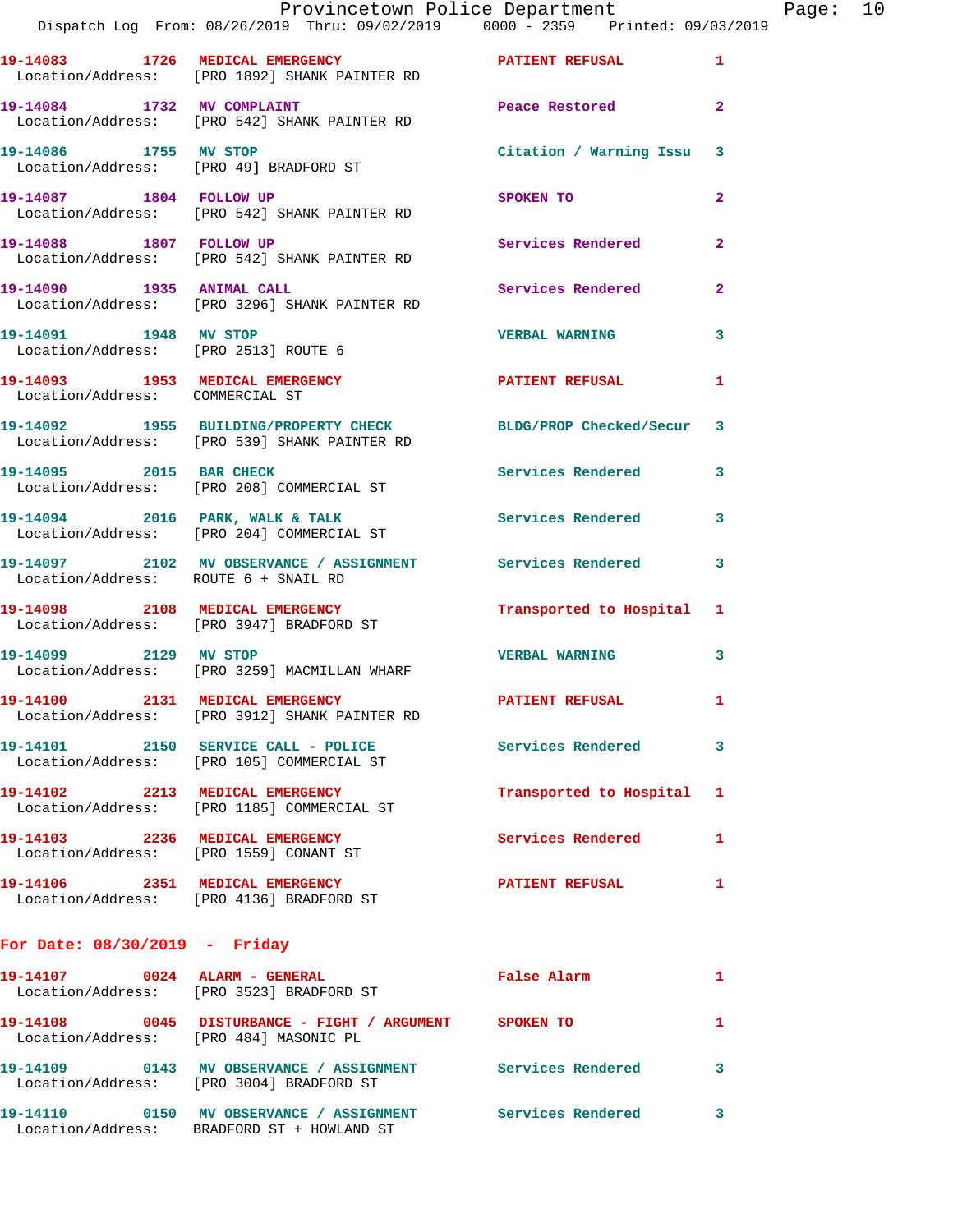| 19-14111 0204 MV STOP                                     | Location/Address: [PRO 3430] COMMERCIAL ST                                                         | <b>VERBAL WARNING</b>     | $\overline{\mathbf{3}}$    |
|-----------------------------------------------------------|----------------------------------------------------------------------------------------------------|---------------------------|----------------------------|
| 19-14112 0235 MV STOP                                     | Location/Address: [PRO 2519] ROUTE 6                                                               | <b>VERBAL WARNING</b>     | 3                          |
|                                                           | 19-14113 0248 PARK, WALK & TALK<br>Location/Address: [PRO 539] SHANK PAINTER RD                    | Services Rendered 3       |                            |
|                                                           | 19-14114 0305 NOISE COMPLAINT<br>Location/Address: [PRO 1899] CREEK HILL RD                        | <b>SPOKEN TO</b>          | 3                          |
| Location/Address: [OT] MA-28                              | 19-14116 0408 ESCORT / TRANSPORT                                                                   | <b>Services Rendered</b>  | $\overline{\phantom{a}}$ 3 |
|                                                           | 19-14117 0513 MEDICAL EMERGENCY<br>Location/Address: [PRO 3736] COMMERCIAL ST                      | Transported to Hospital 1 |                            |
|                                                           | 19-14118 0555 BY-LAW VIOLATION<br>Location/Address: [PRO 2513] ROUTE 6                             | Citation / Warning Issu 2 |                            |
|                                                           | 19-14119 0609 SERVICE CALL - POLICE<br>Location/Address: [PRO 516] RACE POINT RD                   | Services Rendered 3       |                            |
| Refer To Accident: 19-76-AC                               | 19-14120 0756 MV COLLISION<br>Location/Address: [PRO 2513] ROUTE 6                                 | <b>PATIENT REFUSAL</b>    | $\mathbf{1}$               |
| 19-14121 0804 AT SCHOOL                                   | Location/Address: [PRO 569] WINSLOW ST                                                             | Services Rendered 3       |                            |
| 19-14122 0818 MV VANDALISM<br>Location/Address: BROWNE ST |                                                                                                    | Services Rendered         | $\mathbf{2}$               |
| Refer To Arrest: 19-186-AR                                | 19-14123 0827 ESCORT / TRANSPORT<br>Location/Address: [PRO 542] SHANK PAINTER RD                   | Transferred Custody       | 3                          |
|                                                           | 19-14124 1015 MV COMPLAINT<br>Location/Address: [PRO 2479] ROUTE 6                                 | Services Rendered 2       |                            |
|                                                           | 19-14125    1023    BIKE - ACCIDENT<br>Location/Address: [PRO 3430] COMMERCIAL ST                  | Services Rendered 1       |                            |
| 19-14126 1029 LOST CA LICENSE                             | Location/Address: [PRO 542] SHANK PAINTER RD                                                       | Services Rendered         | $\mathbf{3}$               |
|                                                           | 19-14128 1119 COMPLAINT - GENERAL<br>Location/Address: [PRO 2499] RACE POINT RD                    | Referred to Other Agenc 3 |                            |
|                                                           | 19-14129 1127 INJURED SEAGULL<br>Location/Address: [PRO 606] CONWELL ST                            | Transferred Custody       | $\mathbf{2}$               |
|                                                           | 19-14131 1209 MV COLLISION<br>Location/Address: LAW ST + COMMERCIAL ST                             | Services Rendered 1       |                            |
| 19-14132 1214 MV COMPLAINT                                | Location/Address: [PRO 165] COMMERCIAL ST                                                          | Services Rendered         | $\mathbf{2}$               |
|                                                           | 19-14133 1231 MV OBSERVANCE / ASSIGNMENT Services Rendered<br>Location/Address: [PRO 2513] ROUTE 6 |                           | $\overline{\mathbf{3}}$    |
|                                                           | 19-14134 1239 911 ABANDONED CALL<br>Location/Address: [PRO 63] BRADFORD ST EXT                     | <b>Services Rendered</b>  | $\mathbf{1}$               |
| Location/Address: COMMERCIAL ST                           | 19-14135 1327 DISTURBANCE - FIGHT / ARGUMENT SPOKEN TO                                             |                           | $\mathbf{1}$               |
|                                                           | 19-14136 1356 LARCENY / FORGERY / FRAUD Investigated                                               |                           | $\overline{\mathbf{2}}$    |

Location/Address: [PRO 492] CREEK RD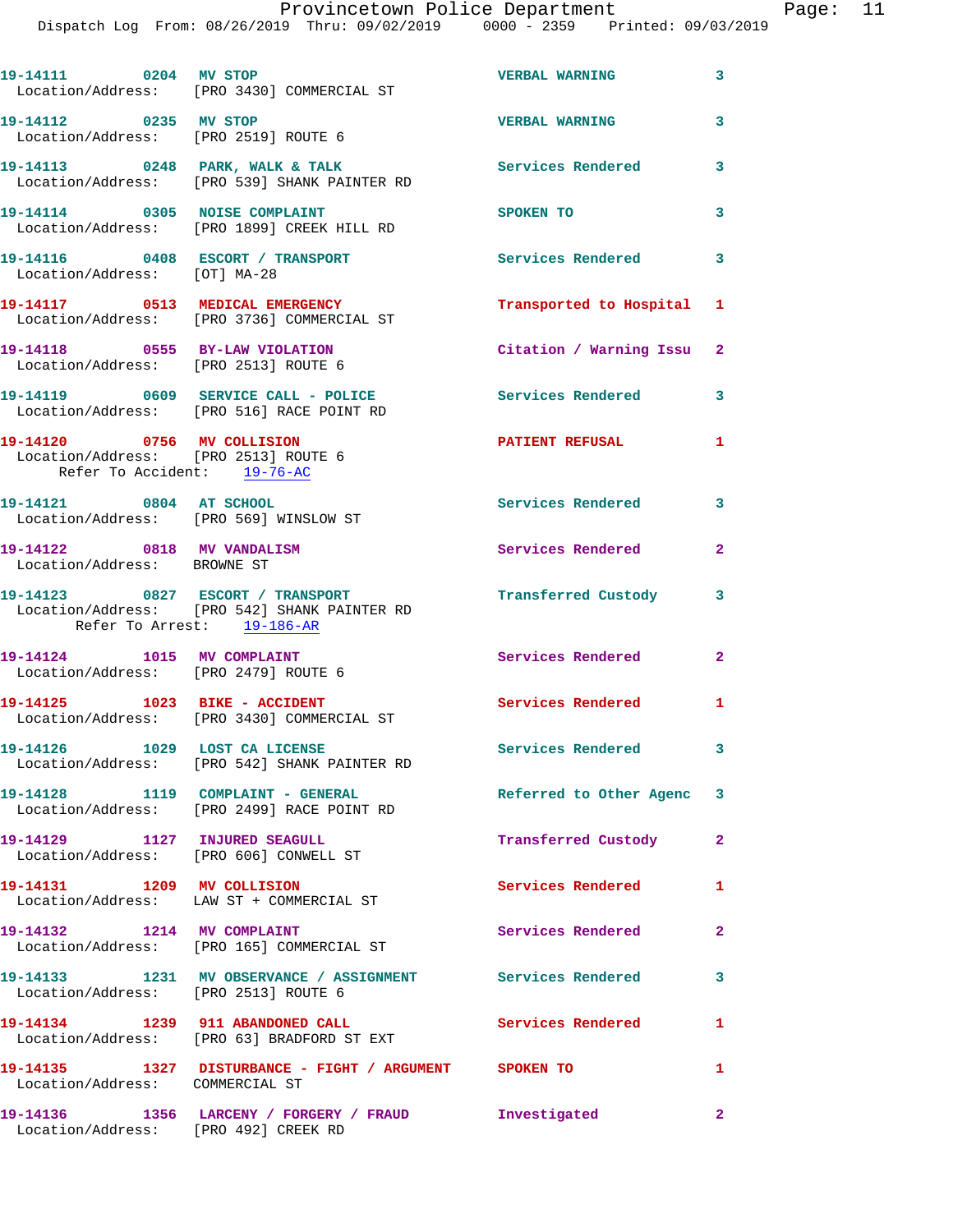|                                                                  | 19-14137 1435 MEDICAL EMERGENCY<br>Location/Address: [PRO 2647] SHANK PAINTER RD                | <b>PATIENT REFUSAL</b>     | 1                          |
|------------------------------------------------------------------|-------------------------------------------------------------------------------------------------|----------------------------|----------------------------|
| 19-14138 1441 MV COMPLAINT                                       | Location/Address: [PRO 2491] COMMERCIAL ST                                                      | Citation / Warning Issu 2  |                            |
|                                                                  | 19-14139 1453 BY-LAW VIOLATION<br>Location/Address: [PRO 105] COMMERCIAL ST                     | Unfounded                  | $\mathbf{2}$               |
| 19-14140 1536 MV COMPLAINT                                       | Location/Address: ROUTE 6 + CONWELL ST                                                          | Could Not Locate 2         |                            |
| Refer To Accident: 19-77-AC                                      | 19-14142 1606 MV COLLISION<br>Location/Address: ROUTE 6 + SHANK PAINTER RD                      | Citation / Warning Issu 1  |                            |
|                                                                  | 19-14144 1639 PARK, WALK & TALK<br>Location/Address: [PRO 175] COMMERCIAL ST                    | <b>Services Rendered</b>   | $\overline{\phantom{a}}$ 3 |
| 19-14146 1717 MV STOP                                            | Location/Address: [PRO 1669] BRADFORD ST                                                        | Citation / Warning Issu 3  |                            |
|                                                                  | 19-14148 1744 MV STOP<br>Location/Address: [PRO 2026] BRADFORD ST                               | <b>VERBAL WARNING</b>      | 3                          |
| 19-14149 1754 LOST PROPERTY                                      | Location/Address: [PRO 542] SHANK PAINTER RD                                                    | <b>Services Rendered</b> 3 |                            |
|                                                                  | 19-14150 1809 LARCENY / FORGERY / FRAUD SPOKEN TO<br>Location/Address: [PRO 3242] COMMERCIAL ST |                            | $\mathbf{2}$               |
| 19-14151 1843 NOISE COMPLAINT<br>Location/Address: COMMERCIAL ST |                                                                                                 | <b>SPOKEN TO</b>           | 3                          |
| Location/Address: COMMERCIAL ST                                  | 19-14154 1900 DISTURBANCE - FIGHT / ARGUMENT SPOKEN TO                                          |                            | 1                          |
| 19-14153 1919 MV STOP<br>Location/Address: [PRO 786] CARVER ST   |                                                                                                 | <b>VERBAL WARNING</b>      | 3                          |
|                                                                  | 19-14155    1941 BAR CHECK<br>Location/Address: [PRO 2204] COMMERCIAL ST                        | Services Rendered          | $\overline{\phantom{a}}$ 3 |
| Location/Address: [TRU] ROUTE 6                                  | 19-14160 2017 ASSIST DEPARTMENT / MUTUAL AID Services Rendered 3                                |                            |                            |
| 19-14159 2020 BAR CHECK                                          | Location/Address: [PRO 3633] COMMERCIAL ST                                                      | BLDG/PROP Checked/Secur 3  |                            |
| 19-14161 2021 BAR CHECK                                          | Location/Address: [PRO 3607] BRADFORD ST                                                        | BLDG/PROP Checked/Secur 3  |                            |
| 19-14163 2034 MV STOP                                            | Location/Address: [PRO 2539] RYDER ST EXT                                                       | No Action Required 3       |                            |
|                                                                  | 19-14166 2050 MEDICAL EMERGENCY<br>Location/Address: [PRO 542] SHANK PAINTER RD                 | PATIENT REFUSAL            | $\mathbf{1}$               |
|                                                                  | 19-14167 2052 MEDICAL EMERGENCY<br>Location/Address: [PRO 1638] COMMERCIAL ST                   | Transported to Hospital 1  |                            |
|                                                                  | 19-14168 2058 HARASSMENT / THREATS<br>Location/Address: [PRO 2382] FRANKLIN ST                  | Services Rendered          | $\mathbf{2}$               |
|                                                                  | 19-14169 2101 TRAFFIC CONTROL<br>Location/Address: RYDER ST + COMMERCIAL ST                     | Services Rendered          | 3                          |
| 19-14170 2108 MV STOP                                            | Location/Address: [PRO 2539] RYDER ST EXT                                                       | <b>VERBAL WARNING</b>      | 3                          |
|                                                                  |                                                                                                 |                            |                            |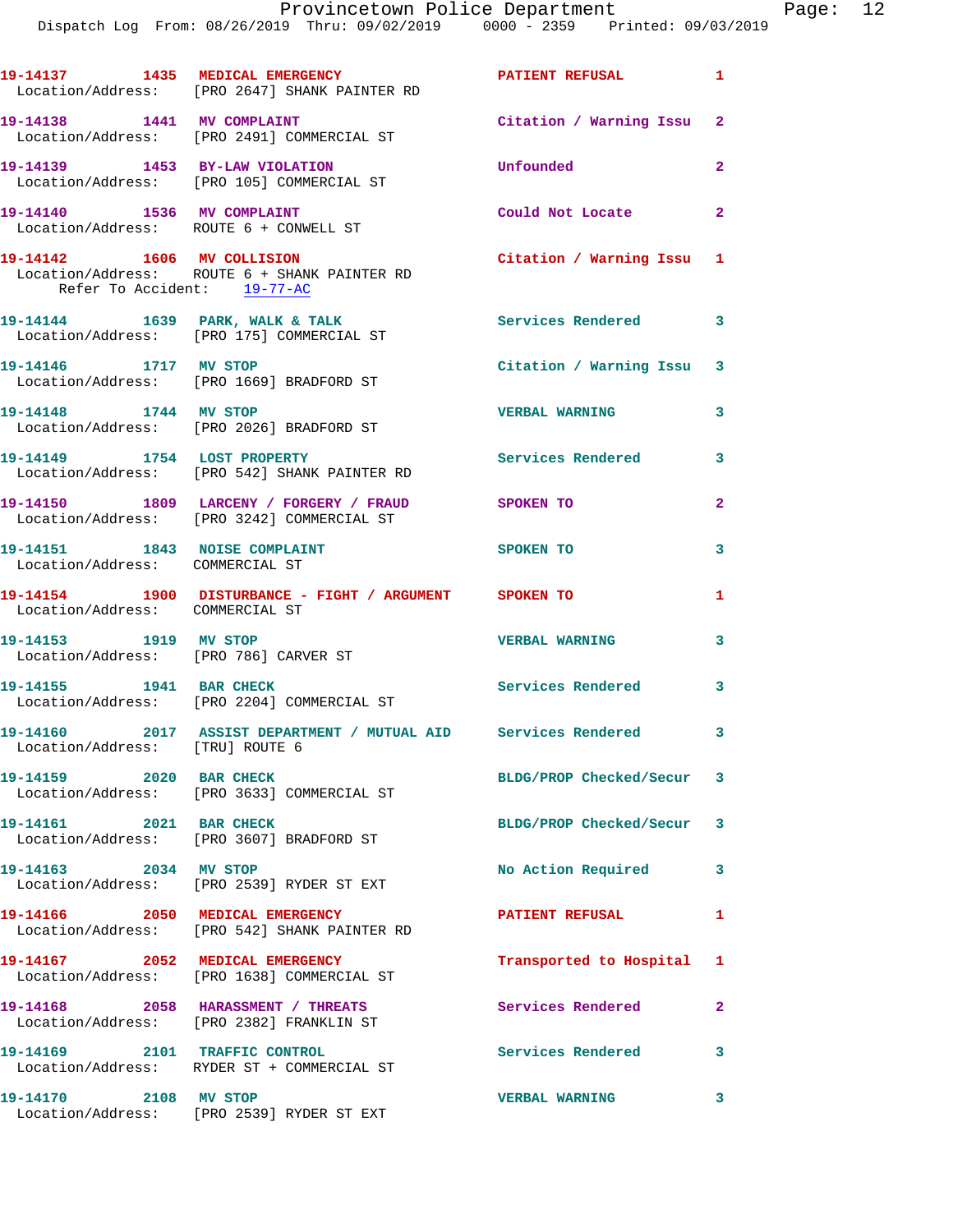|                                                                | Dispatch Log From: 08/26/2019 Thru: 09/02/2019 0000 - 2359 Printed: 09/03/2019                                  | Provincetown Police Department |              | Page: 13 |  |
|----------------------------------------------------------------|-----------------------------------------------------------------------------------------------------------------|--------------------------------|--------------|----------|--|
|                                                                | 19-14172 2119 MV STOP<br>Location/Address: WINSLOW ST + BRADFORD ST                                             | No Action Required 3           |              |          |  |
|                                                                | 19-14175 2123 LOST PROPERTY<br>Location/Address: [PRO 542] SHANK PAINTER RD                                     | Services Rendered 3            |              |          |  |
| 19-14174 2127 911 - GENERAL<br>Location/Address: COMMERCIAL ST |                                                                                                                 | <b>Services Rendered</b>       | -1           |          |  |
|                                                                |                                                                                                                 | BLDG/PROP Checked/Secur 3      |              |          |  |
|                                                                | 19-14179 2212 MEDICAL EMERGENCY<br>Location/Address: COMMERCIAL ST + WHORFS CT                                  | <b>Transferred Custody</b>     | 1            |          |  |
|                                                                | 19-14180 2226 911 - GENERAL<br>Location/Address: [PRO 2499] RACE POINT RD                                       | Services Rendered              | 1            |          |  |
|                                                                | 19-14181 2231 MEDICAL EMERGENCY<br>Location/Address: [PRO 521] ROUTE 6                                          | Services Rendered              | $\mathbf{1}$ |          |  |
| Location/Address: [PRO 3713] CARVER ST                         | 19-14182 2238 PARKING COMPLAINT                                                                                 | SPOKEN TO                      | 3            |          |  |
|                                                                | 19-14183 2325 FOLLOW UP<br>Location/Address: [PRO 542] SHANK PAINTER RD                                         | Services Rendered 2            |              |          |  |
| For Date: $08/31/2019$ - Saturday                              |                                                                                                                 |                                |              |          |  |
|                                                                | 19-14186 0023 BUILDING/PROPERTY CHECK BLDG/PROP Checked/Secur 3<br>Location/Address: [PRO 3259] MACMILLAN WHARF |                                |              |          |  |
|                                                                | 19-14185 0025 BAR CHECK<br>Location/Address: [PRO 208] COMMERCIAL ST                                            | Services Rendered              | 3            |          |  |
|                                                                | 19-14188 0033 BUILDING/PROPERTY CHECK BLDG/PROP Checked/Secur 3<br>Location/Address: [PRO 1638] COMMERCIAL ST   |                                |              |          |  |
|                                                                | 19-14189 0034 BUILDING/PROPERTY CHECK BLDG/PROP Checked/Secur 3<br>Location/Address: [PRO 526] RYDER ST EXT     |                                |              |          |  |
|                                                                | 19-14187 0035 BAR CHECK<br>Location/Address: [PRO 484] MASONIC PL                                               | Services Rendered 3            |              |          |  |
|                                                                | 19-14190 0042 ALARM - GENERAL<br>Location/Address: [PRO 4152] BRADFORD ST                                       | False Alarm                    | 1            |          |  |
|                                                                | 19-14191 0043 BAR CHECK<br>Location/Address: [PRO 2832] COMMERCIAL ST                                           | Services Rendered              | 3            |          |  |
| Location/Address: [PRO 3672] ROUTE 6                           | 19-14194 0103 MV OBSERVANCE / ASSIGNMENT Services Rendered                                                      |                                | 3            |          |  |
| Location/Address: COMMERCIAL ST                                | 19-14195   0110 BUILDING/PROPERTY CHECK BLDG/PROP Checked/Secur 3                                               |                                |              |          |  |
|                                                                | 19-14196   0111 BUILDING/PROPERTY CHECK BLDG/PROP Checked/Secur 3<br>Location/Address: [PRO 182] COMMERCIAL ST  |                                |              |          |  |
|                                                                | 19-14197 0111 BUILDING/PROPERTY CHECK BLDG/PROP Checked/Secur 3<br>Location/Address: [PRO 197] COMMERCIAL ST    |                                |              |          |  |
|                                                                | 19-14198 0120 BUILDING/PROPERTY CHECK<br>Location/Address: [PRO 175] COMMERCIAL ST                              | BLDG/PROP Checked/Secur        | -3           |          |  |
|                                                                | 19-14199 0201 MV OBSERVANCE / ASSIGNMENT Services Rendered 3<br>Location/Address: CONWELL ST + BRADFORD ST      |                                |              |          |  |
| 19-14200 0212 MV STOP                                          | Location/Address: [PRO 606] CONWELL ST                                                                          | Arrest(s) Made                 | 3            |          |  |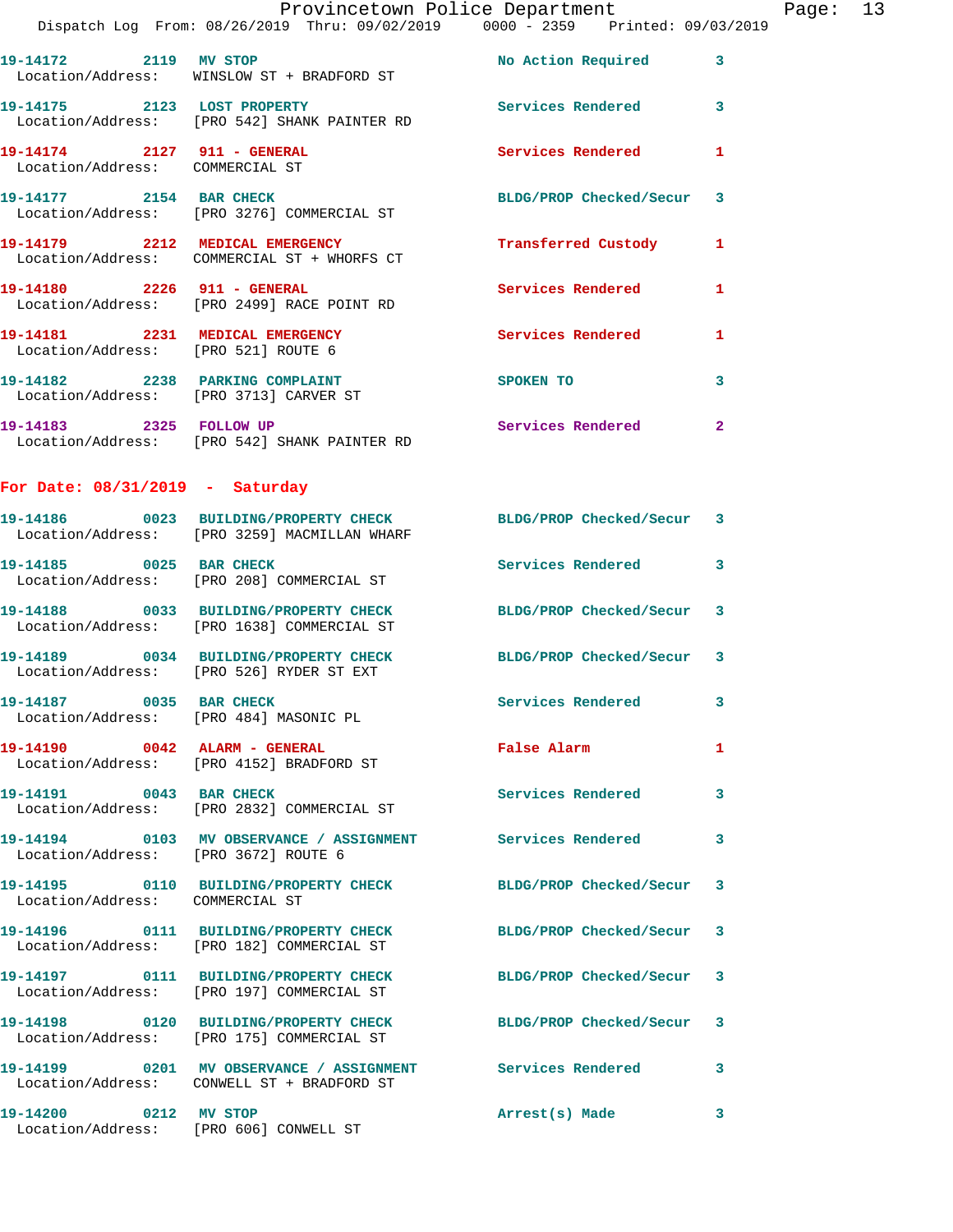|                                                                   | Provincetown Police Department<br>Dispatch Log From: 08/26/2019 Thru: 09/02/2019 0000 - 2359 Printed: 09/03/2019 |                           |              |
|-------------------------------------------------------------------|------------------------------------------------------------------------------------------------------------------|---------------------------|--------------|
| Refer To Arrest: 19-188-AR                                        |                                                                                                                  |                           |              |
|                                                                   | Refer To $P/C$ : $19-190-R$                                                                                      |                           |              |
|                                                                   | 19-14201 0232 MEDICAL EMERGENCY No Action Required 1<br>Location/Address: [PRO 542] SHANK PAINTER RD             |                           |              |
|                                                                   | 19-14202 0233 MEDICAL EMERGENCY<br>Location/Address: [PRO 542] SHANK PAINTER RD<br>Refer To $P/C$ : 19-187-AR    | PATIENT REFUSAL           | $\mathbf{1}$ |
|                                                                   | 19-14205 0606 SERVICE CALL - POLICE 3 Services Rendered<br>Location/Address: [PRO 516] RACE POINT RD             |                           | $\mathbf{3}$ |
| 19-14206 0614 MV DISABLED<br>Location/Address: [PRO 2479] ROUTE 6 |                                                                                                                  | Services Rendered         | $\mathbf{2}$ |
|                                                                   | 19-14207 0807 PET PANTRY<br>Location/Address: [PRO 3296] SHANK PAINTER RD                                        | Services Rendered         | 3            |
| Location/Address: [PRO 3287] ROUTE 6                              | 19-14208 0851 BUILDING/PROPERTY CHECK BLDG/PROP Checked/Secur 3                                                  |                           |              |
|                                                                   | 19-14209 0852 PARK WITH PERMISSION<br>Location/Address: [PRO 447] JEROME SMITH RD                                | Services Rendered         | $\mathbf{2}$ |
|                                                                   | $19-14210$ 0922 PARK, WALK & TALK<br>Location/Address: [PRO 191] COMMERCIAL ST                                   | Services Rendered         | 3            |
|                                                                   | 19-14212 1032 LOST NY LICENSE<br>Location/Address: [PRO 542] SHANK PAINTER RD                                    | Services Rendered         | $\mathbf{3}$ |
|                                                                   | 19-14213 1103 MEDICAL EMERGENCY<br>Location/Address: [PRO 37] BRADFORD ST                                        | Transported to Hospital 1 |              |
|                                                                   | 19-14214 1109 MEDICAL EMERGENCY<br>Location/Address: [PRO 3010] COMMERCIAL ST                                    | PATIENT REFUSAL           | 1            |
|                                                                   | 19-14215 1136 MV COMPLAINT<br>Location/Address: [PRO 3133] SEASHORE PARK DR                                      | Services Rendered         | $\mathbf{2}$ |
| 19-14216 1138 BIKE - ACCIDENT                                     | Location/Address: COTTAGE ST + COMMERCIAL ST                                                                     | Services Rendered 1       |              |
|                                                                   | 19-14217 1141 MEDICAL EMERGENCY<br>Location/Address: [PRO 4136] BRADFORD ST                                      | Transported to Hospital 1 |              |
| 19-14218 1150 MV STOP                                             | Location/Address: [PRO 175] COMMERCIAL ST                                                                        | <b>VERBAL WARNING</b>     | 3            |
| 19-14219 1210 MV STOP                                             | Location/Address: [PRO 2003] FREEMAN ST                                                                          | Services Rendered         | 3            |
|                                                                   | 19-14221 1244 MEDICAL EMERGENCY<br>Location/Address: [PRO 105] COMMERCIAL ST                                     | Transported to Hospital 1 |              |
|                                                                   | 19-14222 1250 PARKING COMPLAINT<br>Location/Address: MONTELLO ST + BRADFORD ST                                   | <b>Services Rendered</b>  | 3            |
|                                                                   | 19-14224 1301 MEDICAL EMERGENCY<br>Location/Address: [PRO 440] HARRY KEMP WAY                                    | Transported to Hospital 1 |              |
| 19-14227 1324 MV STOP                                             | Location/Address: [PRO 3912] SHANK PAINTER RD                                                                    | <b>VERBAL WARNING</b>     | 3            |
|                                                                   | 19-14230 1356 MEDICAL EMERGENCY<br>Location/Address: [PRO 2277] BRADFORD ST                                      | Transported to Hospital 1 |              |
| 19-14232 1411 DISORDERLY                                          | Location/Address: [PRO 3296] SHANK PAINTER RD                                                                    | Services Rendered         | 1            |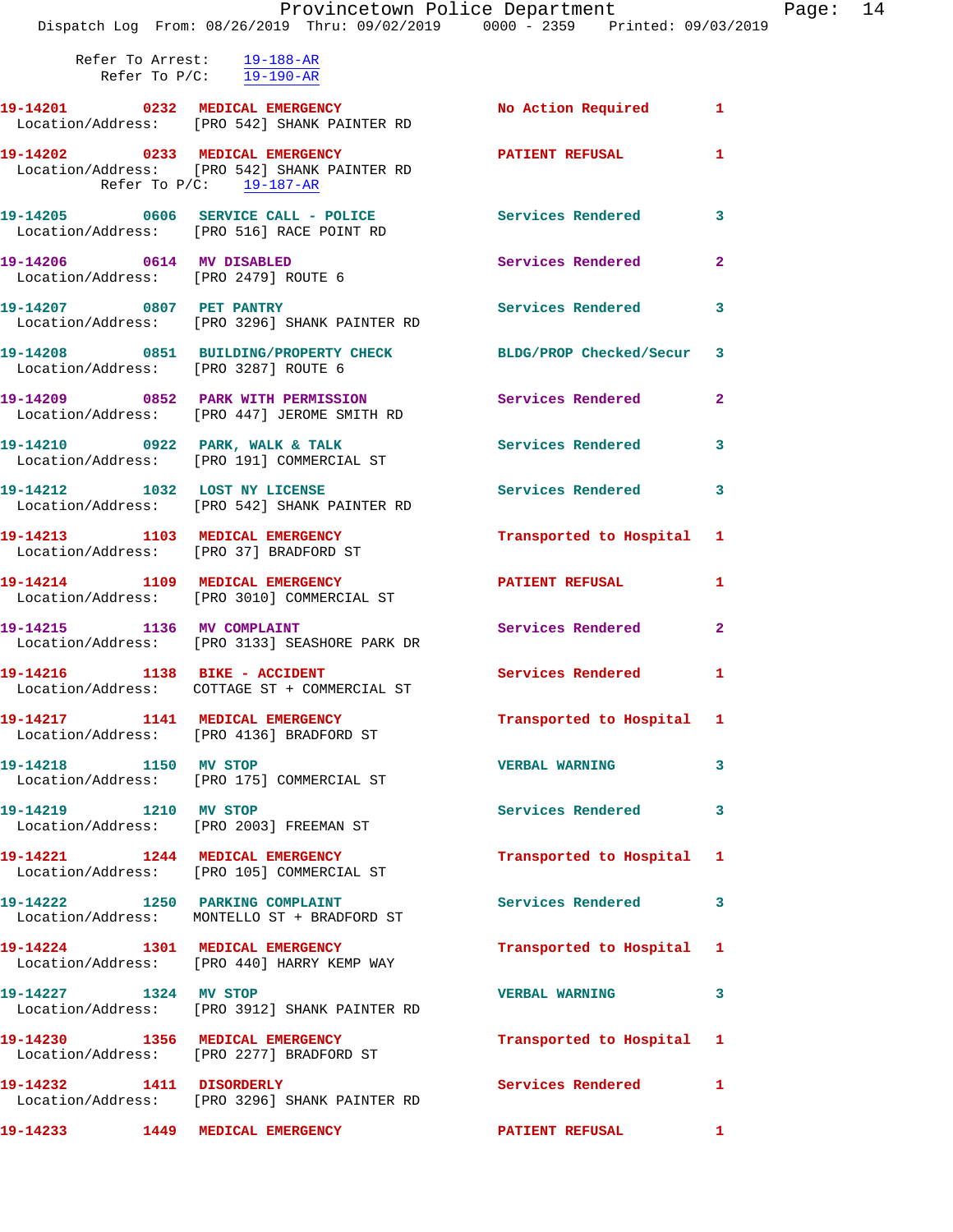|                                                                  | Provincetown Police Department<br>Dispatch Log From: 08/26/2019 Thru: 09/02/2019 0000 - 2359 Printed: 09/03/2019 |                           |              | Page: 15 |  |
|------------------------------------------------------------------|------------------------------------------------------------------------------------------------------------------|---------------------------|--------------|----------|--|
|                                                                  | Location/Address: [PRO 146] COMMERCIAL ST                                                                        |                           |              |          |  |
|                                                                  | 19-14234 1452 911 - GENERAL<br>Location/Address: [PRO 542] SHANK PAINTER RD                                      | No Action Required 1      |              |          |  |
| 19-14236 1519 MV STOP                                            | Location/Address: BRADFORD ST + COURT ST                                                                         | <b>VERBAL WARNING</b> 3   |              |          |  |
|                                                                  | 19-14237 1523 ASSIST CITIZEN<br>Location/Address: [PRO 539] SHANK PAINTER RD                                     | SPOKEN TO                 | 3            |          |  |
|                                                                  | 19-14238 1525 LOST PROPERTY<br>Location/Address: [PRO 542] SHANK PAINTER RD                                      | Services Rendered         | $\mathbf{3}$ |          |  |
|                                                                  | 19-14239 1526 LOST PROPERTY<br>Location/Address: [PRO 542] SHANK PAINTER RD                                      | Services Rendered 3       |              |          |  |
|                                                                  | 19-14240 1529 LARCENY / FORGERY / FRAUD SPOKEN TO<br>Location/Address: [PRO 539] SHANK PAINTER RD                |                           | $\mathbf{2}$ |          |  |
|                                                                  | 19-14241 1614 PARK, WALK & TALK 1999 Services Rendered 3<br>Location/Address: [PRO 2088] COMMERCIAL ST           |                           |              |          |  |
|                                                                  | 19-14242 1629 ANIMAL CALL<br>Location/Address: [PRO 1278] ATLANTIC AVE                                           | SPOKEN TO                 | $\mathbf{2}$ |          |  |
| 19-14243 1632 MV STOP                                            | Location/Address: [PRO 3430] COMMERCIAL ST                                                                       | <b>VERBAL WARNING 3</b>   |              |          |  |
|                                                                  | 19-14244 1640 DISORDERLY<br>Location/Address: [PRO 399] COMMERCIAL ST                                            | <b>SPOKEN TO</b>          | 1            |          |  |
| Location/Address: BREWSTER ST                                    | 19-14246 1644 PARKING COMPLAINT SPOKEN TO                                                                        |                           | 3            |          |  |
|                                                                  | 19-14247 1649 ANIMAL CALL<br>Location/Address: [PRO 1204] COMMERCIAL ST                                          | Referred to Other Agenc 2 |              |          |  |
| Location/Address: ROUTE 6 + SNAIL RD                             | 19-14245 1650 MV OBSERVANCE / ASSIGNMENT No Action Required 3                                                    |                           |              |          |  |
| 19-14248 1654 TRESPASS                                           | Location/Address: [PRO 2304] COMMERCIAL ST                                                                       | SPOKEN TO                 | $\mathbf{2}$ |          |  |
| 19-14249 1726 MV STOP                                            | Location/Address: JOHNSON ST + BRADFORD ST                                                                       | <b>VERBAL WARNING</b>     | 3            |          |  |
|                                                                  | 19-14250 1742 BUILDING/PROPERTY CHECK Services Rendered<br>Location/Address: [PRO 2481] TREMONT ST               |                           | 3            |          |  |
| Location/Address: COMMERCIAL ST                                  | 19-14251 1746 BUILDING/PROPERTY CHECK BLDG/PROP Checked/Secur 3                                                  |                           |              |          |  |
|                                                                  | 19-14252 1747 BUILDING/PROPERTY CHECK BLDG/PROP Checked/Secur 3<br>Location/Address: [PRO 182] COMMERCIAL ST     |                           |              |          |  |
|                                                                  | 19-14399 1800 LOST PROPERTY<br>Location/Address: [PRO 146] COMMERCIAL ST                                         | Services Rendered 3       |              |          |  |
|                                                                  | 19-14254 1818 MEDICAL EMERGENCY<br>Location/Address: [PRO 146] COMMERCIAL ST                                     | <b>PATIENT REFUSAL</b>    | 1            |          |  |
|                                                                  | 19-14255 1837 MEDICAL EMERGENCY<br>Location/Address: [PRO 1615] BANGS ST                                         | PATIENT REFUSAL           | 1            |          |  |
| 19-14256 1900 PROPERTY DAMAGE<br>Location/Address: COMMERCIAL ST |                                                                                                                  | <b>Services Rendered</b>  | 3            |          |  |
|                                                                  | 19-14257 1936 LARCENY / FORGERY / FRAUD SPOKEN TO<br>Location/Address: [PRO 3260] BRADFORD ST EXT                |                           | $\mathbf{2}$ |          |  |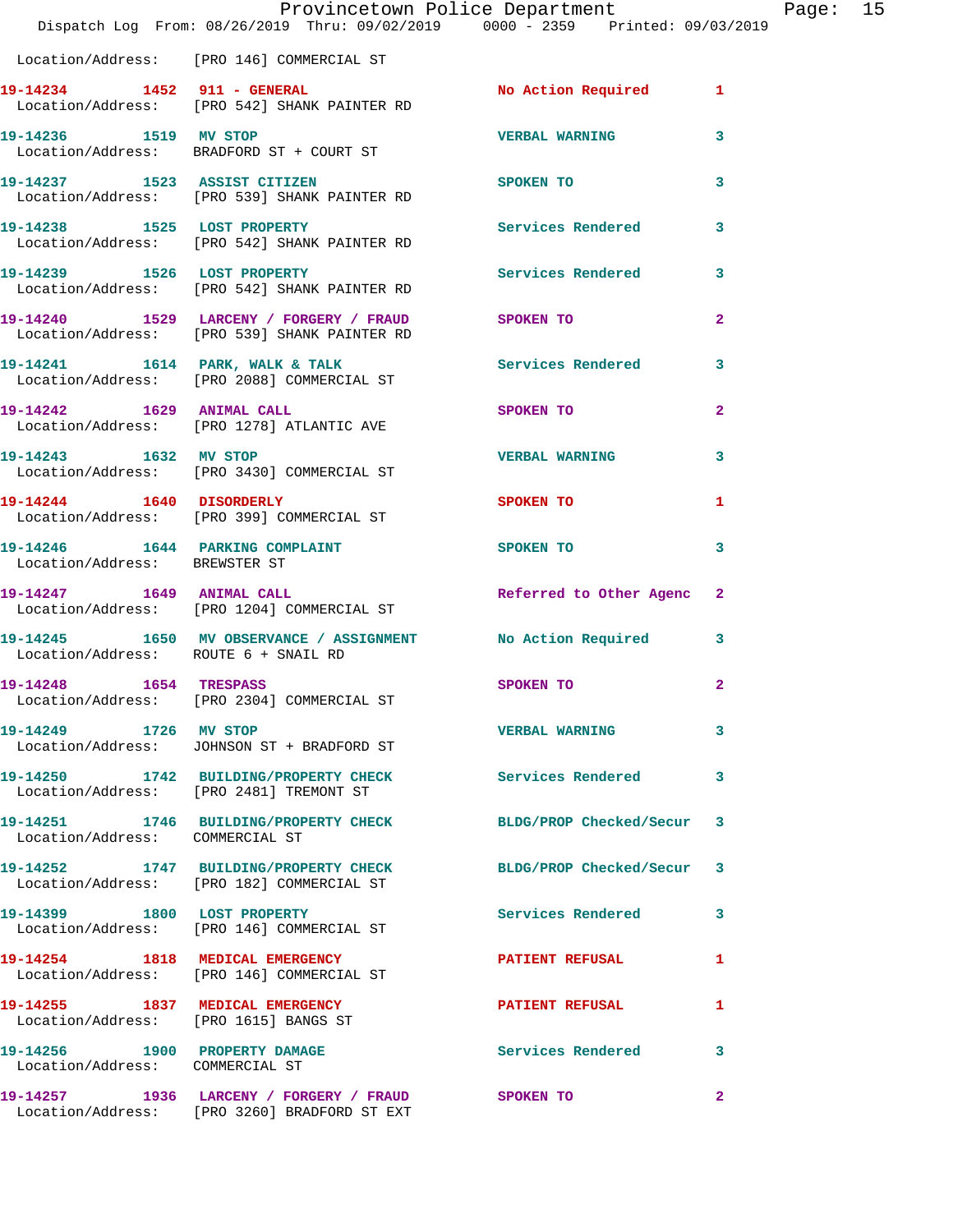|                                      | Provincetown Police Department<br>Dispatch Log From: 08/26/2019 Thru: 09/02/2019 0000 - 2359 Printed: 09/03/2019 |                                                                                                                |              | Page: 16 |  |
|--------------------------------------|------------------------------------------------------------------------------------------------------------------|----------------------------------------------------------------------------------------------------------------|--------------|----------|--|
|                                      | 19-14258 1939 MV STOP<br>Location/Address: [PRO 574] WINSLOW ST                                                  | VERBAL WARNING 3                                                                                               |              |          |  |
|                                      | 19-14259 1941 MEDICAL EMERGENCY<br>Location/Address: [PRO 1892] SHANK PAINTER RD                                 | Transported to Hospital 1                                                                                      |              |          |  |
|                                      | 19-14261 2010 PARK, WALK & TALK Services Rendered 3<br>Location/Address: [PRO 3094] COMMERCIAL ST                |                                                                                                                |              |          |  |
| Location/Address: ROUTE 6            | 19-14262 2012 MV COMPLAINT                                                                                       | Could Not Locate 2                                                                                             |              |          |  |
| Location/Address: ROUTE 6 + SNAIL RD | 19-14263 2016 MV STOP                                                                                            | <b>VERBAL WARNING</b>                                                                                          | $\mathbf{3}$ |          |  |
| 19-14264 2019 MV STOP                | Location/Address: [PRO 4136] BRADFORD ST                                                                         | No Action Required 3                                                                                           |              |          |  |
|                                      | 19-14265 2023 MV STOP<br>Location/Address: ROUTE 6 + SHANK PAINTER RD                                            | <b>VERBAL WARNING</b>                                                                                          | $\mathbf{3}$ |          |  |
| 19-14266 2047 MV STOP                | Location: [PRO 3431] LOPES SQUARE                                                                                | VERBAL WARNING                                                                                                 | $\mathbf{3}$ |          |  |
|                                      | 19-14268 2101 ASSAULT<br>Location/Address: [PRO 2266] COMMERCIAL ST                                              | SPOKEN TO THE STREET OF THE STREET OF THE STREET OF THE STREET OF THE STREET OF THE STREET OF THE STREET OF TH | $\mathbf{1}$ |          |  |
|                                      | 19-14269 2108 LOST PROPERTY<br>Location/Address: [PRO 3259] MACMILLAN WHARF                                      | Services Rendered                                                                                              | $\mathbf{3}$ |          |  |
|                                      | 19-14270 2110 MV STOP<br>Location/Address: BRADFORD ST + PLEASANT ST                                             | <b>VERBAL WARNING</b>                                                                                          | $\mathbf{3}$ |          |  |
|                                      | 19-14271 2129 MV STOP<br>Location/Address: [PRO 527] RYDER ST EXT                                                | <b>VERBAL WARNING</b>                                                                                          | 3            |          |  |
| Refer To Arrest: 19-191-AR           | 19-14272 2134 DISTURBANCE - FIGHT / ARGUMENT Arrest(s) Made 1<br>Location/Address: [PRO 290] COMMERCIAL ST       |                                                                                                                |              |          |  |
| Location/Address: [PRO 521] ROUTE 6  | 19-14273 2136 MV STOP                                                                                            | VERBAL WARNING                                                                                                 | 3            |          |  |
|                                      | 19-14274 2210 MEDICAL EMERGENCY<br>Location/Address: [PRO 542] SHANK PAINTER RD<br>Refer To Arrest: 19-191-AR    | Services Rendered 1                                                                                            |              |          |  |
|                                      | 19-14275 2230 HARASSMENT / THREATS<br>Location/Address: [PRO 433] RYDER ST EXT                                   | Services Rendered 2                                                                                            |              |          |  |
|                                      | 19-14276 2244 MEDICAL EMERGENCY<br>Location/Address: [PRO 3259] MACMILLAN WHARF                                  | Transported to Hospital 1                                                                                      |              |          |  |
|                                      | 19-14278 2334 BAR CHECK<br>Location/Address: [PRO 3443] COMMERCIAL ST                                            | Services Rendered 3                                                                                            |              |          |  |
| 19-14279 2339 BAR CHECK              | Location/Address: [PRO 399] COMMERCIAL ST                                                                        | Services Rendered 3                                                                                            |              |          |  |
|                                      | 19-14280 2354 MEDICAL EMERGENCY<br>Location/Address: [PRO 1892] SHANK PAINTER RD                                 | Services Rendered 1                                                                                            |              |          |  |
| For Date: $09/01/2019$ - Sunday      |                                                                                                                  |                                                                                                                |              |          |  |
|                                      | 19-14282 0026 911 - GENERAL<br>Location/Address: [PRO 16] BRADFORD ST                                            | No Action Required 3                                                                                           |              |          |  |
|                                      | 19-14284 0148 PARK, WALK & TALK 6 Services Rendered 3<br>Location/Address: [PRO 539] SHANK PAINTER RD            |                                                                                                                |              |          |  |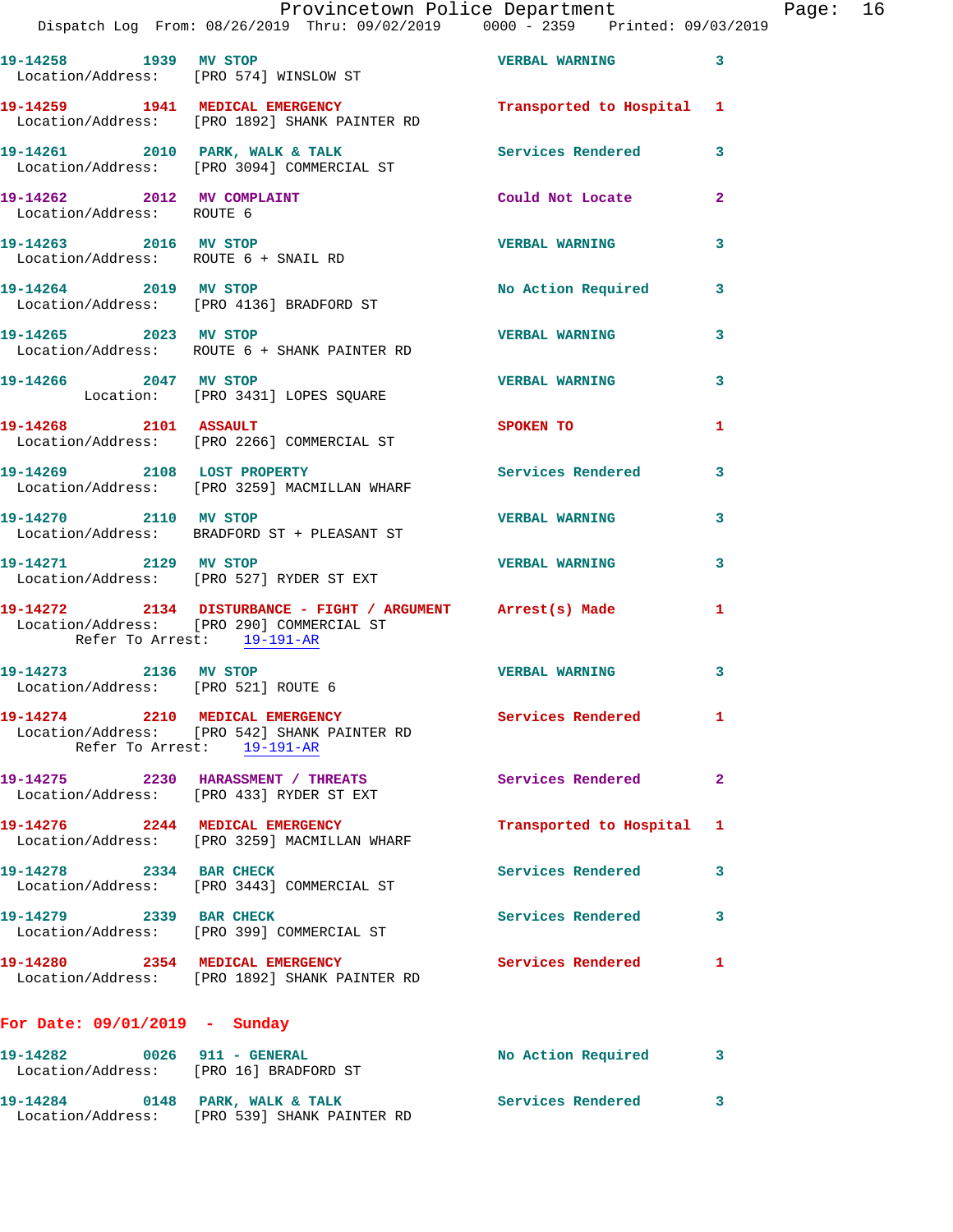|                                                               | Dispatch Log From: 08/26/2019 Thru: 09/02/2019 0000 - 2359 Printed: 09/03/2019                      | Provincetown Police Department Page: 17                                                                        |              |   |  |
|---------------------------------------------------------------|-----------------------------------------------------------------------------------------------------|----------------------------------------------------------------------------------------------------------------|--------------|---|--|
|                                                               |                                                                                                     |                                                                                                                |              |   |  |
|                                                               | 19-14285 0215 HAZARDS<br>Location/Address: [PRO 2519] ROUTE 6                                       | Removed Hazard 2                                                                                               |              |   |  |
|                                                               | 19-14286 0222 ASSIST CITIZEN Services Rendered 3<br>Location/Address: [PRO 94] BRADFORD ST          |                                                                                                                |              |   |  |
| Refer To Arrest: 19-194-AR                                    | 19-14287 0247 DISORDERLY<br>Location/Address: [PRO 3670] SHANK PAINTER RD                           | Arrest(s) Made 1                                                                                               |              | 1 |  |
|                                                               | 19-14288 0249 DISORDERLY<br>Location: [PRO 3431] LOPES SQUARE                                       | <b>GONE ON ARRIVAL</b>                                                                                         | 1            |   |  |
|                                                               | 19-14289 0301 NOISE COMPLAINT<br>Location/Address: [PRO 2977] COMMERCIAL ST                         | <b>SPOKEN TO</b>                                                                                               | 3            |   |  |
| Refer To Arrest: 19-194-AR                                    | 19-14290 0330 MEDICAL EMERGENCY Services Rendered<br>Location/Address: [PRO 542] SHANK PAINTER RD   |                                                                                                                | 1            |   |  |
| Location/Address: COMMERCIAL ST                               | 19-14291 0433 DISORDERLY                                                                            | SPOKEN TO AND TO A RESIDENCE OF A RESIDENCE OF A RESIDENCE OF A RESIDENCE OF A RESIDENCE OF A RESIDENCE OF A R | $\mathbf{1}$ |   |  |
| Refer To Arrest: 19-194-AR                                    | 19-14292 0522 MEDICAL EMERGENCY<br>Location/Address: [PRO 542] SHANK PAINTER RD                     | Services Rendered 1                                                                                            |              |   |  |
|                                                               | 19-14293 0544 MEDICAL EMERGENCY<br>Location/Address: [PRO 542] SHANK PAINTER RD                     | Transported to Hospital 1                                                                                      |              |   |  |
|                                                               | 19-14294 0548 LOST PROPERTY<br>Location/Address: [PRO 542] SHANK PAINTER RD                         | Services Rendered 3                                                                                            |              |   |  |
|                                                               | 19-14295 0656 DISORDERLY<br>Location/Address: [PRO 451] JOHNSON ST                                  | <b>GONE ON ARRIVAL</b>                                                                                         | $\mathbf{1}$ |   |  |
|                                                               | 19-14296 0705 MEDICAL EMERGENCY Services Rendered 1<br>Location/Address: [PRO 542] SHANK PAINTER RD |                                                                                                                |              |   |  |
|                                                               | 19-14299 0857 FLIGHT COVERAGE<br>Location/Address: [PRO 516] RACE POINT RD                          | Services Rendered                                                                                              | 3            |   |  |
|                                                               | 19-14300 0917 LOST BLUE WALLET<br>Location/Address: [PRO 542] SHANK PAINTER RD                      | Services Rendered                                                                                              | 3            |   |  |
| 19-14302 1112 MV STOP                                         | Location/Address: [PRO 3314] COMMERCIAL ST                                                          | VERBAL WARNING 3                                                                                               |              |   |  |
|                                                               | 19-14303 1143 LOST AMEX CARD<br>Location/Address: [PRO 542] SHANK PAINTER RD                        | Services Rendered 3                                                                                            |              |   |  |
|                                                               | 19-14304 1152 MV COMPLAINT<br>Location/Address: [PRO 526] RYDER ST EXT                              | <b>VERBAL WARNING</b>                                                                                          | $\mathbf{2}$ |   |  |
|                                                               | 19-14305 1156 LOST PROPERTY<br>Location: [PRO 3431] LOPES SQUARE                                    | Services Rendered 3                                                                                            |              |   |  |
| 19-14307 1234 MV COMPLAINT<br>Location/Address: CREEK HILL RD |                                                                                                     | Services Rendered                                                                                              | $\mathbf{2}$ |   |  |
|                                                               | 19-14308 1253 MEDICAL EMERGENCY<br>Location/Address: [PRO 440] HARRY KEMP WAY                       | Transported to Hospital 1                                                                                      |              |   |  |
|                                                               | 19-14309 1306 MEDICAL EMERGENCY<br>Location/Address: [PRO 1638] COMMERCIAL ST                       | Transported to Hospital 1                                                                                      |              |   |  |
|                                                               | 19-14310 1358 ASSIST CITIZEN<br>Location/Address: [PRO 2385] COMMERCIAL ST                          | Services Rendered 3                                                                                            |              |   |  |
|                                                               | 19-14311 1424 TRESPASS/HARASSMENT<br>Location/Address: [PRO 1174] WINTHROP ST                       | Services Rendered                                                                                              | $\mathbf{2}$ |   |  |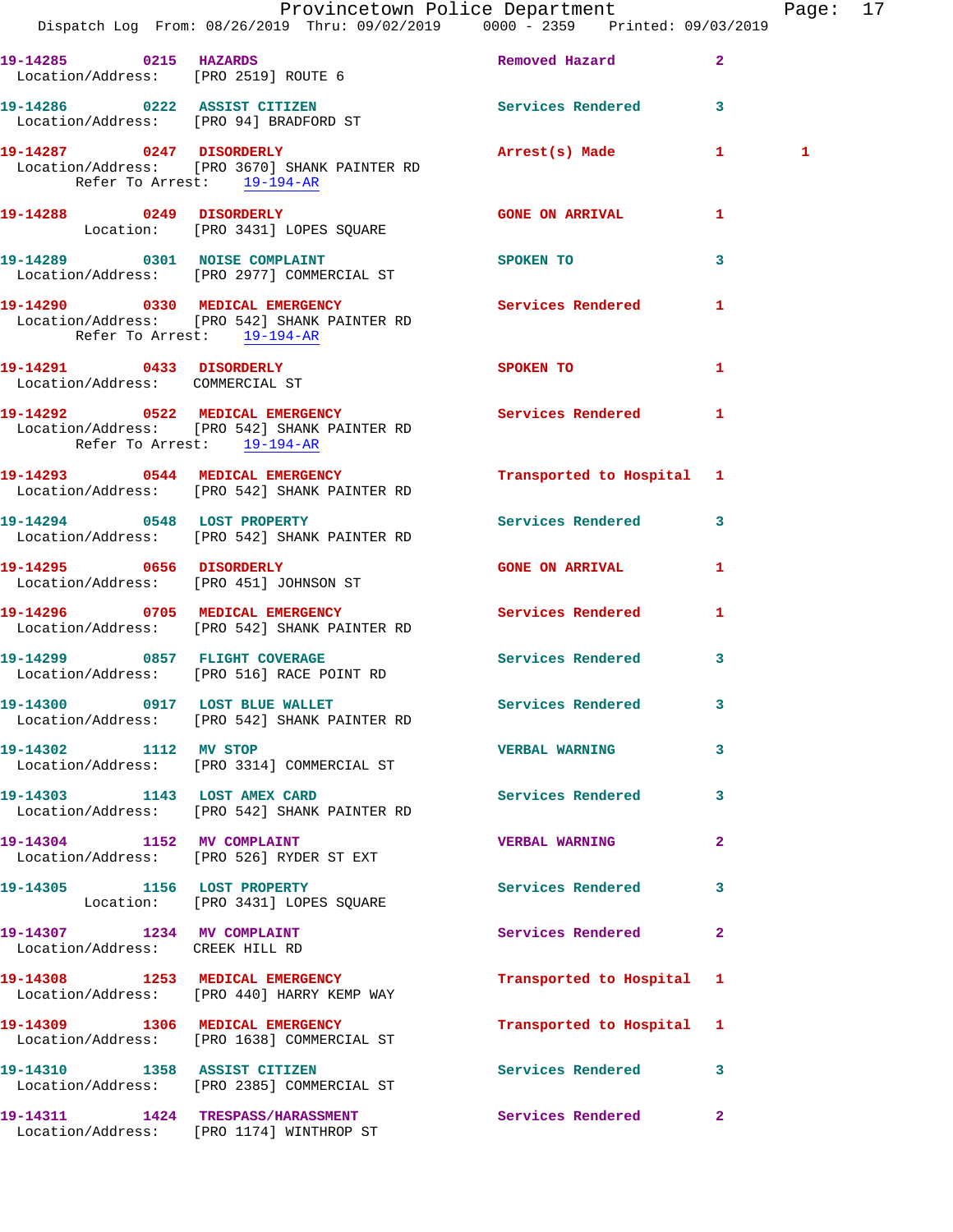|                                                                        | 19-14312 1427 MEDICAL EMERGENCY<br>Location/Address: [PRO 1014] NELSON AVE                                 | Services Rendered 1        |                |
|------------------------------------------------------------------------|------------------------------------------------------------------------------------------------------------|----------------------------|----------------|
|                                                                        | 19-14313 1516 MEDICAL EMERGENCY<br>Location/Address: [PRO 3259] MACMILLAN WHARF                            | Transported to Hospital 1  |                |
| 19-14314 1531 FOLLOW UP                                                | Location/Address: [PRO 542] SHANK PAINTER RD                                                               | Services Rendered          | $\overline{2}$ |
| 19-14315    1553    SERVE WARRANT                                      | Location/Address: [PRO 3259] MACMILLAN WHARF                                                               | Services Rendered          | $\mathbf{3}$   |
| 19-14317 1601 DISORDERLY                                               | Location/Address: [PRO 348] COMMERCIAL ST                                                                  | SPOKEN TO                  | $\mathbf{1}$   |
|                                                                        | 19-14318 1613 PARK, WALK & TALK<br>Location: [PRO 3431] CENTER ROAM                                        | No Action Required         | 3              |
| 19-14319 1626 ANIMAL CALL                                              | Location/Address: [PRO 2052] COMMERCIAL ST                                                                 | SPOKEN TO                  | $\mathbf{2}$   |
|                                                                        | 19-14320 1628 PARKING COMPLAINT<br>Location/Address: [PRO 1712] FRANKLIN ST                                | Citation / Warning Issu 3  |                |
| 19-14322 1637 FOLLOW UP                                                | Location/Address: [PRO 3259] MACMILLAN WHARF                                                               | Investigated               | $\overline{2}$ |
|                                                                        | 19-14321 1638 PARK, WALK & TALK<br>Location/Address: [PRO 105] COMMERCIAL ST                               | Services Rendered          | 3              |
|                                                                        | 19-14323 1702 CROWDS/OVERCROWDING<br>Location/Address: [PRO 319] COMMERCIAL ST                             | Services Rendered          | $\overline{2}$ |
| 19-14324 1729 ASSIST CITIZEN<br>Location/Address: [PRO 606] CONWELL ST |                                                                                                            | Services Rendered          | 3              |
| Location/Address: BRADFORD ST                                          | 19-14325 1800 MV OBSERVANCE / ASSIGNMENT Services Rendered                                                 |                            | 3              |
| 19-14326 1801 BIKE - GENERAL                                           | Location/Address: [PRO 1500] ATLANTIC AVE                                                                  | SPOKEN TO                  | $\overline{2}$ |
|                                                                        | 19-14327 1854 MEDICAL EMERGENCY<br>Location/Address: [PRO 1892] SHANK PAINTER RD                           | <b>Services Rendered</b> 1 |                |
|                                                                        | 19-14328 1912 MARINE EMERGENCY<br>Location/Address: [PRO 3259] MACMILLAN WHARF                             | Referred to Other Agenc 2  |                |
| Location/Address: ROUTE 6 + SNAIL RD                                   | 19-14329 1926 MV OBSERVANCE / ASSIGNMENT Services Rendered                                                 |                            | 3              |
| 19-14331 1955 MV STOP<br>Location/Address: [PRO 2521] ROUTE 6          |                                                                                                            | <b>VERBAL WARNING</b>      | 3              |
| 19-14332 2006 MV STOP<br>Location/Address: [PRO 3440] ROUTE 6          |                                                                                                            | <b>VERBAL WARNING</b>      | 3              |
| 19-14333 2015 MV STOP                                                  | Location/Address: COURT ST + SHANK PAINTER RD                                                              | Services Rendered          | 3              |
|                                                                        | 19-14334 2024 MV OBSERVANCE / ASSIGNMENT Services Rendered<br>Location/Address: [PRO 530] SHANK PAINTER RD |                            | 3              |
| 19-14336 2033 MV STOP                                                  | Location/Address: [PRO 3167] COMMERCIAL ST                                                                 | <b>VERBAL WARNING</b>      | 3              |
|                                                                        | 19-14338 2049 PARK, WALK & TALK<br>Location/Address: [PRO 105] COMMERCIAL ST                               | <b>Services Rendered</b>   | 3              |
| 19-14337 2051 PARK, WALK & TALK                                        |                                                                                                            | Services Rendered 3        |                |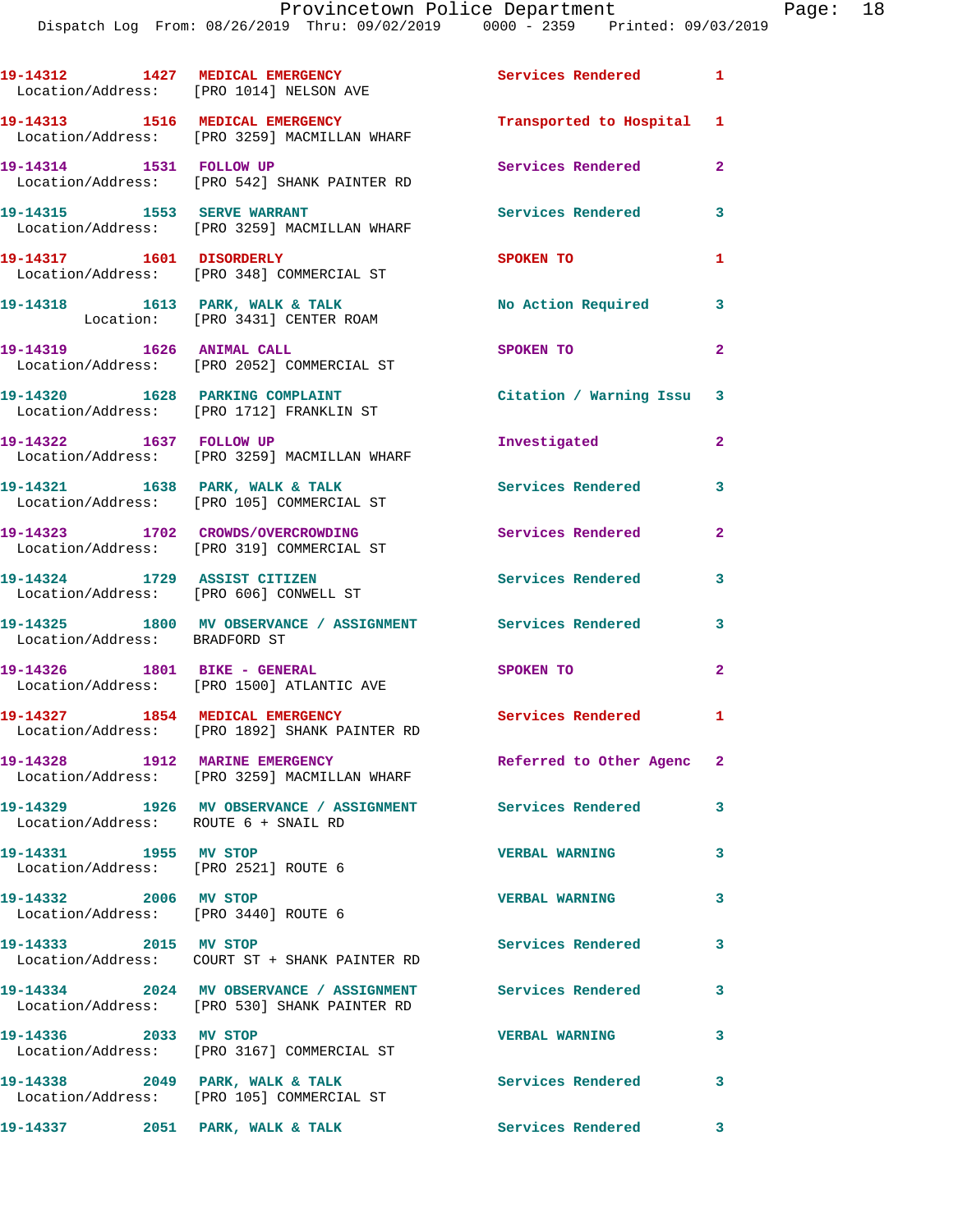|                                |                                                                                                             | Provincetown Police Department |              |
|--------------------------------|-------------------------------------------------------------------------------------------------------------|--------------------------------|--------------|
|                                | Dispatch Log From: 08/26/2019 Thru: 09/02/2019 0000 - 2359 Printed: 09/03/2019                              |                                |              |
| Location/Address: RYDER ST EXT |                                                                                                             |                                |              |
|                                | 19-14340 2106 NOISE COMPLAINT<br>Location/Address: [PRO 129] COMMERCIAL ST                                  | <b>SPOKEN TO</b>               | 3            |
|                                | 19-14341 2112 BUILDING/PROPERTY CHECK BLDG/PROP Checked/Secur<br>Location/Address: [PRO 1997] COMMERCIAL ST |                                | 3            |
| Refer To Arrest: 19-195-AR     | 19-14342 2133 DISTURBANCE - FIGHT / ARGUMENT Arrest(s) Made<br>Location/Address: [PRO 3259] MACMILLAN WHARF |                                | 1            |
| 19-14343 2155 HAZARDS          | Location/Address: [PRO 2702] COMMERCIAL ST                                                                  | SPOKEN TO                      | $\mathbf{2}$ |
|                                | 19-14345 2202 LOST PROPERTY<br>Location/Address: [PRO 542] SHANK PAINTER RD                                 | <b>Services Rendered</b>       | 3            |
|                                | 19-14344 2208 BUILDING/PROPERTY CHECK<br>Location/Address: [PRO 519] RACE POINT RD                          | BLDG/PROP Checked/Secur        | 3            |
|                                | 19-14347 2321 BUILDING/PROPERTY CHECK BLDG/PROP Checked/Secur<br>Location/Address: [PRO 182] COMMERCIAL ST  |                                | 3            |
|                                | 19-14348 2322 BUILDING/PROPERTY CHECK<br>Location/Address: [PRO 175] COMMERCIAL ST                          | BLDG/PROP Checked/Secur        | 3            |
|                                | 19-14350 2342 PARK, WALK & TALK Services Rendered<br>Location/Address: [PRO 3870] COMMERCIAL ST             |                                | 3            |
| 19-14351 2344 BAR CHECK        | Location/Address: [PRO 399] COMMERCIAL ST                                                                   | Services Rendered              | 3            |
| 19-14353 2348 FOLLOW UP        | Location/Address: [PRO 2832] COMMERCIAL ST<br>Refer To Arrest: 19-176-AR                                    | <b>Services Rendered</b>       | $\mathbf{2}$ |
| For Date: 09/02/2019 - Monday  |                                                                                                             |                                |              |
|                                | 19-14354 0002 BAR CHECK<br>Location/Address: [PRO 3443] COMMERCIAL ST                                       | <b>Services Rendered</b>       | 3            |
|                                | 19-14356 0013 MV OBSERVANCE / ASSIGNMENT Services Rendered<br>Location/Address: ROUTE 6 + SHANK PAINTER RD  |                                | 3            |
| 19-14357 0021 MV STOP          | Location/Address: [PRO 3670] SHANK PAINTER RD                                                               | <b>VERBAL WARNING</b>          | 3            |
|                                | 19-14358 0030 MEDICAL EMERGENCY<br>Location/Address: [PRO 208] COMMERCIAL ST                                | Transported to Hospital        | 1            |
|                                | 19-14359 0032 COMPLAINT - GENERAL<br>Location/Address: [PRO 1157] WINSLOW ST                                | Unfounded                      | 3            |
|                                | 19-14360 0053 MV OBSERVANCE / ASSIGNMENT Services Rendered<br>Location/Address: BRADFORD ST + RYDER ST      |                                | 3            |
|                                | 19-14361 0102 MV OBSERVANCE / ASSIGNMENT Services Rendered<br>Location/Address: BRADFORD ST + HOWLAND ST    |                                | 3            |
|                                | 19-14362 0103 BUILDING/PROPERTY CHECK BLDG/PROP Checked/Secur<br>Location/Address: [PRO 197] COMMERCIAL ST  |                                | 3            |
|                                | 19-14364 0117 DISTURBANCE - FIGHT / ARGUMENT FOLLOW UP<br>Location/Address: [PRO 3443] COMMERCIAL ST        |                                | 1            |
| 19-14365 0137 MV STOP          | Location/Address: [PRO 80] CARVER ST                                                                        | <b>VERBAL WARNING</b>          | 3            |
| 19-14369 0145 FOLLOW UP        |                                                                                                             | Services Rendered              | $\mathbf{2}$ |

Page: 19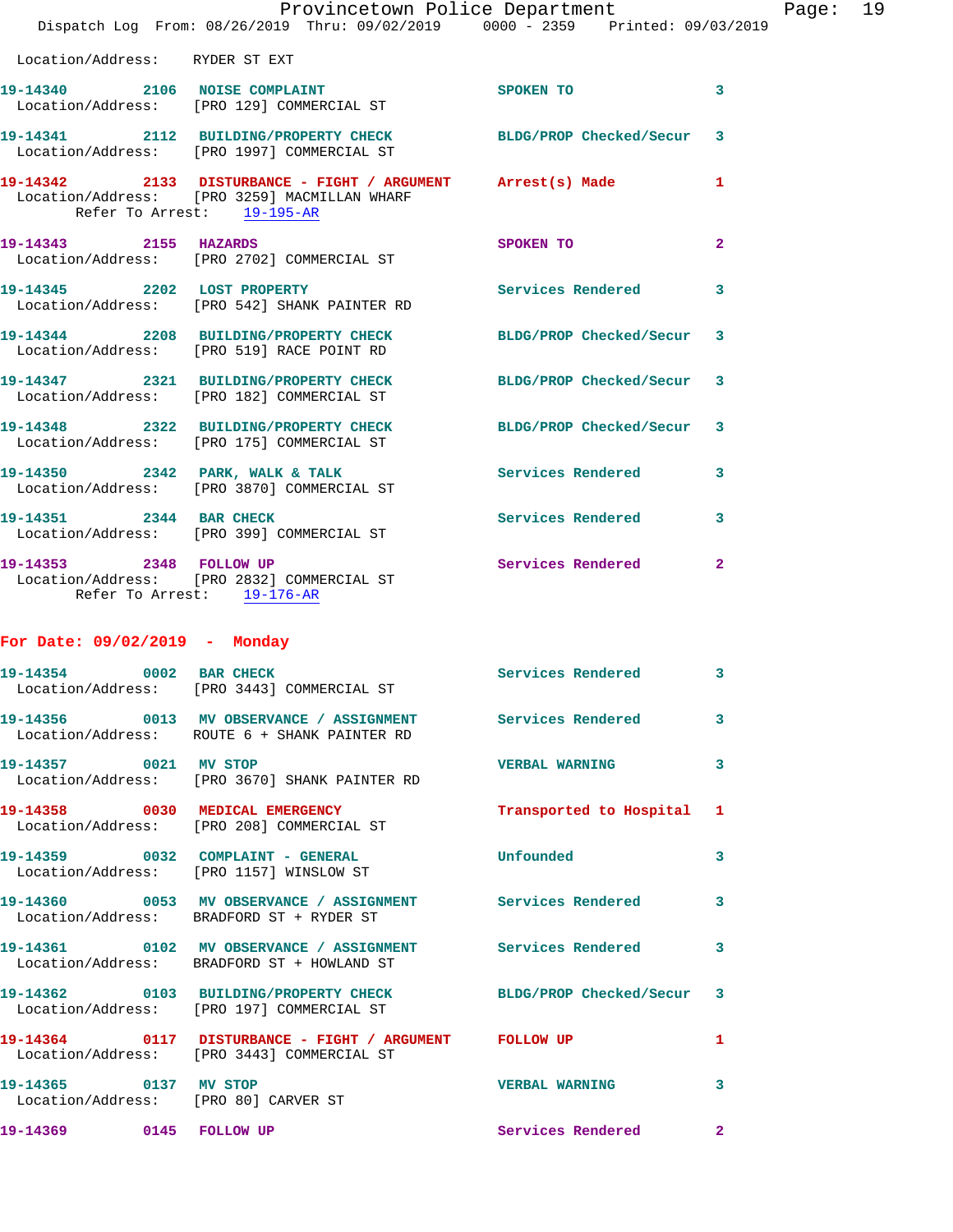|                                                     | Provincetown Police Department Page: 20<br>Dispatch Log From: 08/26/2019 Thru: 09/02/2019 0000 - 2359 Printed: 09/03/2019 |                                             |              |  |
|-----------------------------------------------------|---------------------------------------------------------------------------------------------------------------------------|---------------------------------------------|--------------|--|
|                                                     | Location/Address: [PRO 3443] COMMERCIAL ST                                                                                |                                             |              |  |
| 19-14366 0201 MV STOP                               | Location/Address: [PRO 3430] COMMERCIAL ST                                                                                | VERBAL WARNING 3                            |              |  |
|                                                     | 19-14370 0221 BUILDING/PROPERTY CHECK BLDG/PROP Checked/Secur 3<br>Location/Address: [PRO 3259] MACMILLAN WHARF           |                                             |              |  |
| 19-14371 0221 MV STOP<br>Refer To Arrest: 19-198-AR | Location/Address: [PRO 3456] RYDER ST EXT                                                                                 | Arrest(s) Made 3                            |              |  |
|                                                     | 19-14372 0319 FOLLOW UP<br>Location/Address: [PRO 3443] COMMERCIAL ST                                                     | SPOKEN TO                                   | $\mathbf{2}$ |  |
| Location/Address: CONWELL ST                        | 19-14373 0352 NOISE COMPLAINT SPOKEN TO                                                                                   |                                             | 3            |  |
|                                                     | 19-14374   0357   SUSPICIOUS ACTIVITY   Services Rendered<br>Location/Address: [PRO 1522] BRADFORD ACRES RD               |                                             | $\mathbf{2}$ |  |
|                                                     | 19-14375  0426   LARCENY   / FORGERY   / FRAUD   FOLLOW UP<br>Location/Address: [PRO 146] COMMERCIAL ST                   |                                             | $\mathbf{2}$ |  |
|                                                     | Location/Address: [PRO 146] COMMERCIAL ST                                                                                 | Services Rendered                           | $\mathbf{2}$ |  |
|                                                     | 19-14377 0555 SERVICE CALL - POLICE 3 Services Rendered 3<br>Location/Address: [PRO 516] RACE POINT RD                    |                                             |              |  |
|                                                     | 19-14378 0621 MEDICAL EMERGENCY<br>Location/Address: [PRO 1185] COMMERCIAL ST                                             | Transported to Hospital 1                   |              |  |
|                                                     | 19-14379 0717 DECEASED COYOTE<br>Location/Address: [PRO 2513] ROUTE 6                                                     | Referred to Other Agenc 2                   |              |  |
|                                                     | 19-14380 0745 ALARM - FIRE<br>Location/Address: [PRO 2833] RACE POINT RD                                                  | False Alarm 1                               |              |  |
|                                                     | 19-14381 0843 MEDICAL EMERGENCY<br>Location/Address: [PRO 1496] ALLERTON ST                                               | Transported to Hospital 1                   |              |  |
|                                                     | 19-14382 0857 LOST TD BANK CARD<br>Location/Address: [PRO 542] SHANK PAINTER RD                                           | Services Rendered                           |              |  |
|                                                     | 19-14383 0945 LOST BLACK WALLET Services Rendered 3<br>Location/Address: [PRO 542] SHANK PAINTER RD                       |                                             |              |  |
|                                                     | 19-14384 0957 LOST GALAXY NOTE 3<br>Location/Address: [PRO 542] SHANK PAINTER RD                                          | Services Rendered 3                         |              |  |
|                                                     | 19-14385 1002 WAGES COMPLAINT<br>Location/Address: [PRO 284] COMMERCIAL ST                                                | Services Rendered 3                         |              |  |
|                                                     | 19-14386 1014 MEDICAL EMERGENCY<br>Location/Address: [PRO 439] GOSNOLD ST                                                 | Unfounded                                   | 1            |  |
|                                                     | 19-14387 1023 LOST RED/BLACK WALLET Services Rendered 3<br>Location/Address: [PRO 542] SHANK PAINTER RD                   |                                             |              |  |
|                                                     | 19-14388 1026 PARKED MV COMPLAINT<br>Location/Address: [PRO 637] BRADFORD ST                                              | Services Rendered 2                         |              |  |
|                                                     | 19-14389    1042    ALARM - FIRE<br>Location/Address: [PRO 204] COMMERCIAL ST                                             | False Alarm <b>Exercise Service Service</b> | 1            |  |
|                                                     | 19-14391 1112 LOST MA LICENSE<br>Location/Address: [PRO 542] SHANK PAINTER RD                                             | Services Rendered 3                         |              |  |
| Location/Address: CEMETERY RD                       | 19-14392 1121 SUSPICIOUS ACTIVITY 1997 Services Rendered                                                                  |                                             | $\mathbf{2}$ |  |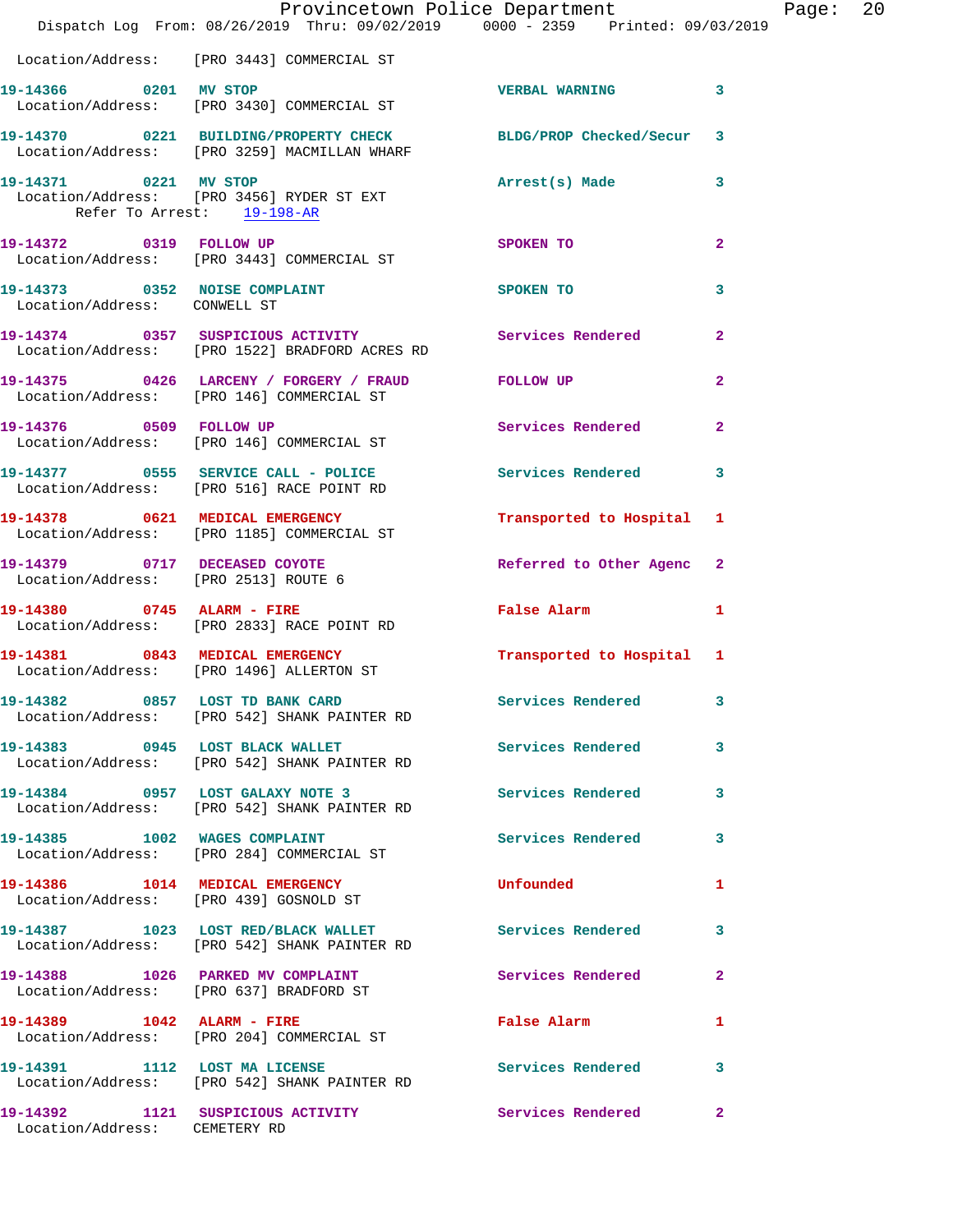|                                                                           | 19-14393 1142 MEDICAL EMERGENCY<br>Location/Address: [PRO 259] COMMERCIAL ST                         | Transported to Hospital 1 |              |
|---------------------------------------------------------------------------|------------------------------------------------------------------------------------------------------|---------------------------|--------------|
|                                                                           | 19-14394 1148 LOST PURPLE WALLET<br>Location/Address: [PRO 542] SHANK PAINTER RD                     | Services Rendered 3       |              |
|                                                                           | 19-14395 1256 BUILDING/PROPERTY CHECK<br>Location/Address: [PRO 433] RYDER ST EXT                    | BLDG/PROP Checked/Secur 3 |              |
|                                                                           | 19-14396 1312 LOST BROWN WALLET<br>Location/Address: [PRO 542] SHANK PAINTER RD                      | Services Rendered         | 3            |
|                                                                           | 19-14397 1316 LOST IPHONE 8<br>Location/Address: [PRO 542] SHANK PAINTER RD                          | <b>Services Rendered</b>  | 3            |
| 19-14398 1403 MEDICAL EMERGENCY                                           | Location/Address: [PRO 395] COMMERCIAL ST                                                            | <b>PATIENT REFUSAL</b>    | 1            |
|                                                                           | 19-14401 1420 LOST PROPERTY<br>Location/Address: [PRO 146] COMMERCIAL ST                             | Services Rendered         | 3            |
| 19-14400 1422 MV STOP<br>Location/Address: [PRO 2479] ROUTE 6             |                                                                                                      | <b>VERBAL WARNING</b>     | 3            |
| Location/Address: [PRO 3440] ROUTE 6                                      | 19-14402 1532 MV OBSERVANCE / ASSIGNMENT Services Rendered                                           |                           | 3            |
|                                                                           | 19-14403 1540 LOST PROPERTY<br>Location/Address: PLEASANT ST + COMMERCIAL ST                         | <b>Services Rendered</b>  | 3            |
| 19-14404 1603 MEDICAL EMERGENCY                                           | Location/Address: [PRO 440] HARRY KEMP WAY                                                           | Transported to Hospital   | 1            |
| 19-14405 1603 MEDICAL EMERGENCY<br>Location/Address: [PRO 2365] MACMILLAN |                                                                                                      | <b>PATIENT REFUSAL</b>    | 1            |
| 19-14406    1609    FIRE - OTHER                                          | Location/Address: [PRO 1952] COMMERCIAL ST                                                           | Extinguished              | $\mathbf{1}$ |
|                                                                           | 19-14407 1658 BUILDING/PROPERTY CHECK<br>Location/Address: [PRO 2483] COMMERCIAL ST                  | <b>Services Rendered</b>  | 3            |
| 1704 MV STOP<br>19-14408<br>Location/Address: BRADFORD ST EXT             |                                                                                                      | <b>VERBAL WARNING</b>     | 3            |
| 19-14409 1723 ANIMAL CALL<br>Location/Address: [PRO 1048] PEARL ST        |                                                                                                      | <b>GONE ON ARRIVAL</b>    | $\mathbf{2}$ |
|                                                                           | 19-14410 1737 MEDICAL EMERGENCY<br>Location/Address: [PRO 1660] FRANKLIN ST                          | Transported to Hospital 1 |              |
| 19-14411 1740 911 - GENERAL                                               | Location/Address: [PRO 217] COMMERCIAL ST                                                            | SPOKEN TO                 | 1            |
| 19-14412 1809 MV STOP<br>Location/Address: [PRO 2513] ROUTE 6             |                                                                                                      | <b>VERBAL WARNING</b>     | 3            |
| 19-14413 1838 MEDICAL EMERGENCY<br>Location/Address: COMMERCIAL ST        |                                                                                                      | <b>PATIENT REFUSAL</b>    | 1            |
| 19-14415 1933 MV STOP                                                     | Location/Address: [PRO 2577] BRADFORD ST                                                             | <b>VERBAL WARNING</b>     | 3            |
|                                                                           | 19-14416  1945 DISTURBANCE - FIGHT / ARGUMENT SPOKEN TO<br>Location/Address: [PRO 208] COMMERCIAL ST |                           | 1            |
| 19-14417 2032 LOST PROPERTY                                               | Location/Address: [PRO 1638] COMMERCIAL ST                                                           | Services Rendered 3       |              |

**19-14418 2055 BUILDING/PROPERTY CHECK Services Rendered 3**